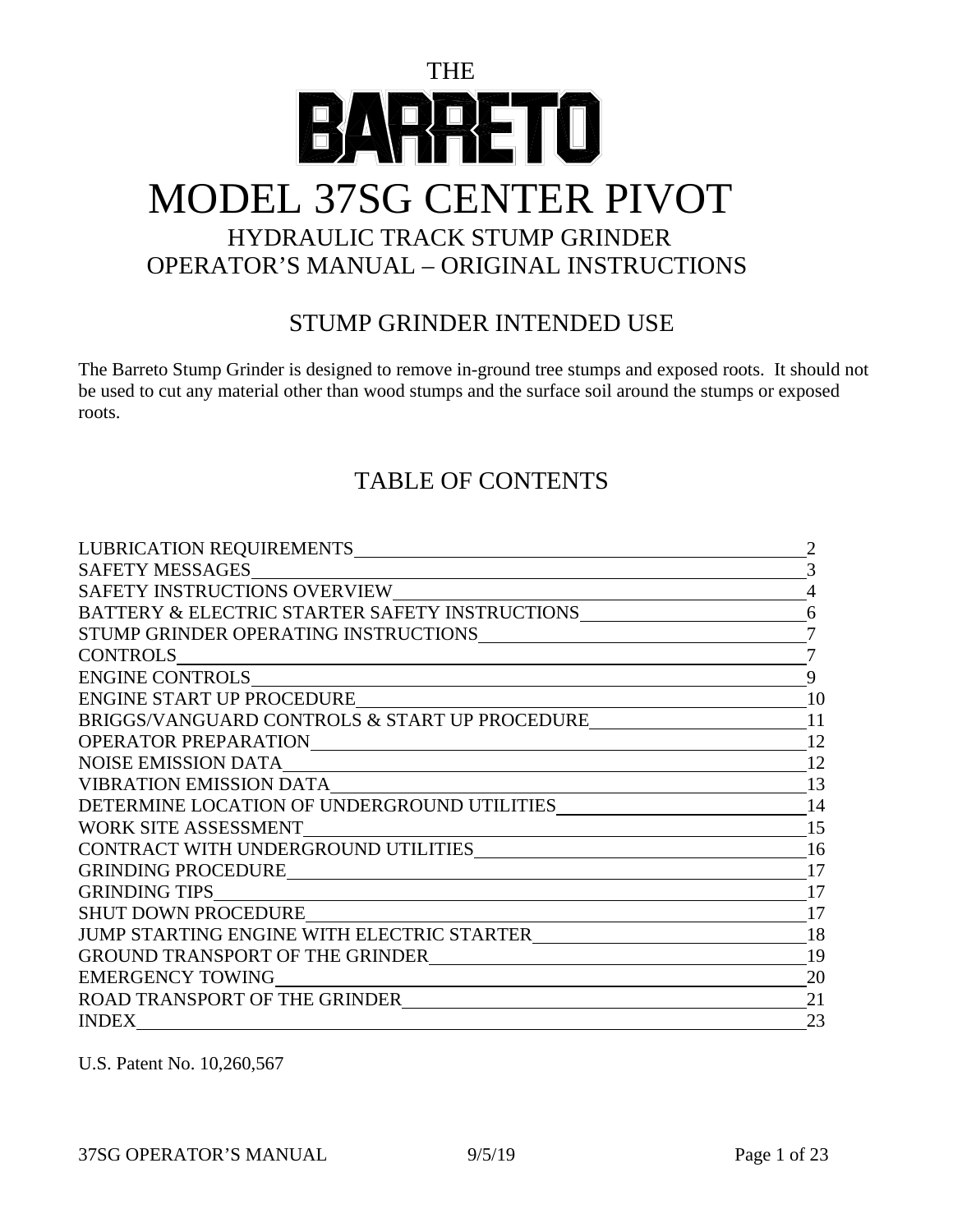# LUBRICATION REQUIREMENTS

Grease at the intervals indicated per the illustration of grease lubrication points. There is also a grease diagram decal on the machine.

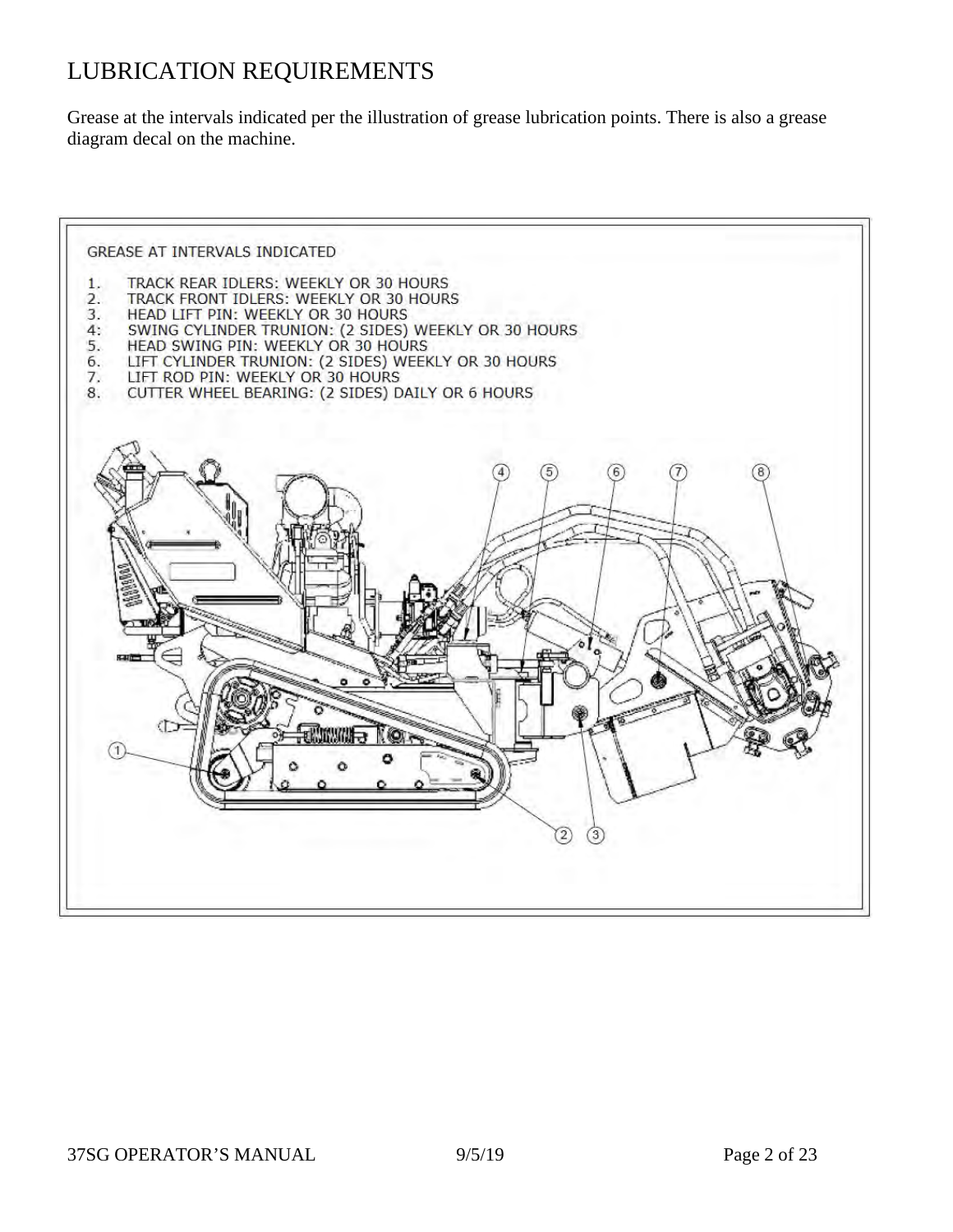### SAFETY MESSAGES

General safety messages are listed in this Safety Messages section. Specific safety messages appear as appropriate in this manual where a potential hazard may occur if procedures or instructions are not followed correctly and completely.

#### **SAFETY SYMBOL**

This is the international safety alert symbol. This symbol is used in combination with a signal word and written message to warn you of a potential for bodily injury or death.

A signal word "DANGER", "WARNING", or "CAUTION" is used with the safety alert symbol.

**DANGER**: Imminent hazards, that if not avoided, will result in serious personal injury or death.



**WARNING**: Potential hazards or unsafe practices, that if not avoided, could result in serious personal injury or death:

**CAUTION**: Potential hazards or unsafe practices, that if not avoided, could result in minor personal injury, product damage, or property damage.

Safety decals with a signal word "DANGER", "WARNING", or "CAUTION" are affixed to the stump grinder near specific hazards.

This machine shall always be used in accordance with this manual. Study it and ALL decals on the stump grinder before operating the stump grinder.

ALWAYS make sure the engine is turned off before performing maintenance, cleaning, or transport by means other than under its own power.

Before using, always visually inspect to see that the tools are not worn or damaged. Replace worn or damaged elements and bolts in sets to preserve balance.

Use extreme caution when reversing the machine towards you.

Do not change the engine governor settings or over speed the engine.

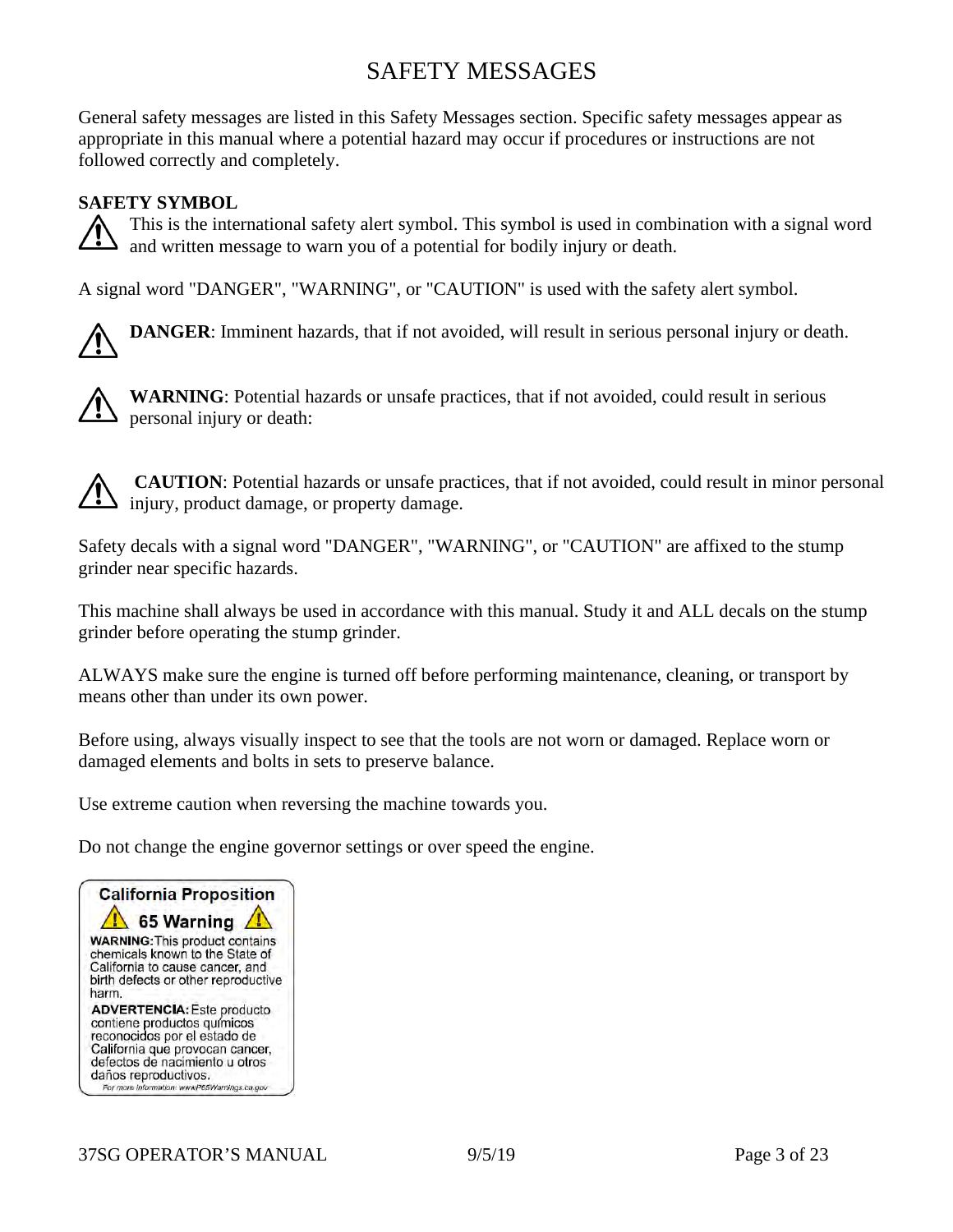### SAFETY INSTRUCTIONS OVERVIEW

#### READ SAFETY AND OPERATING INSTRUCTIONS BEFORE OPERATING!

#### USE COMMON SENSE AND PLENTY OF IT!

Call before you cut. If you do not call, you may cause an accident; suffer injuries or death; cause interruption of services; damage the environment; and/or incur project delays. Expect to be held liable for any damages caused, if you fail to call.

**DANGER:** Buried electric cables or gas lines can cause serious injury or death if struck with cutter wheel. Always determine location of utilities before cutting.







STAY CLEAR of moving parts on the stump grinder.

**DANGER**: Cutter wheel and other moving parts can cut off arms, legs, or fingers. Contact with the cutter wheel while in operation will cause serious injury or even death. Stay in the operator's position at the controls when the cutter wheel is operating. Keep all observers and helpers at a safe distance from the machine. Stop the cutter wheel immediately if anyone gets too close to the operating machine.

Wear a face safety shield and hard hat while operating or observing! **WARNING**: The cutter wheel may throw chips, rocks and debris into the area around the machine. Keep all bystanders at a safe distance from the machine. Always wear eye protection when operating or observing the machine in operation.

Wear adequate hearing protection while operating or observing. **WARNING**: The machine and cutter wheel are loud when in operation. Wear ear protection when operating the machine. Exposure to loud noise is cumulative and may permanently damage your hearing.



Wear safety boots and gloves. Wear close-fitting clothing. Contain long hair. Do not wear jewelry. Wear reflective clothing if working near traffic.

Only operate outdoors and avoid breathing engine exhaust and fumes.

WARNING: Engine exhaust contains carbon monoxide gas that is toxic. Breathing it can cause unconsciousness and death.

Adequate lighting is required, daylight or artificial, for safe operation of the stump grinder. Allow adequate side and overhead clearances between machine and buildings, fences, and trees.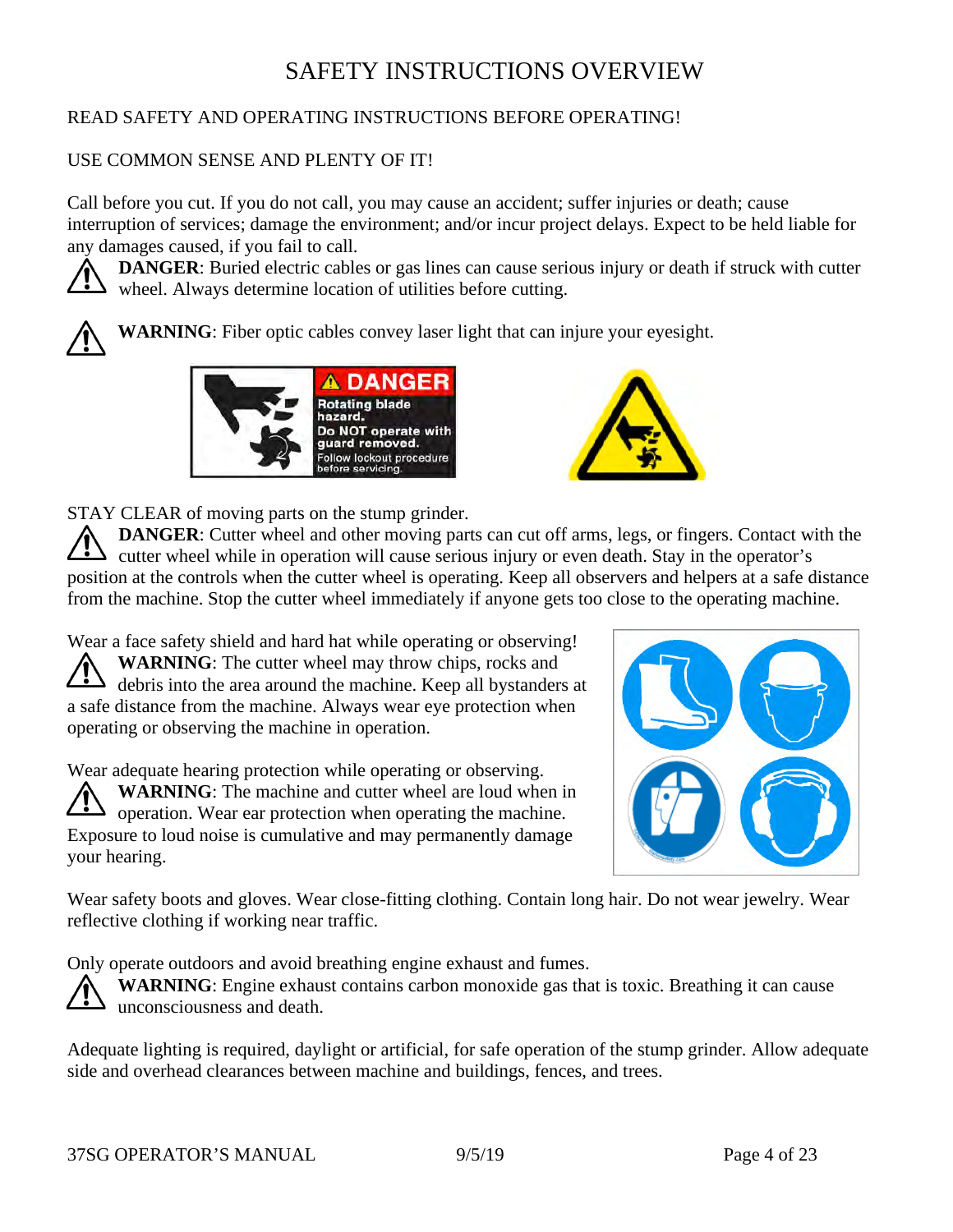## SAFETY INSTRUCTIONS OVERVIEW (continued)

**WARNING**: Contact with the cutter wheel while in operation will cause serious injury or even death. The teeth of the cutter wheel are sharp. Avoid contact even when the wheel is not moving.

Avoid inclines if at all possible.

**WARNING**: Navigating on any incline increases the danger of the machine losing traction or  $\sum$  rolling over, especially if the surface is wet. If you lose control, get out of the way immediately to avoid personal injury. Navigation on inclines should be especially slow and turns very gradual. Refer to the incline diagram in the section, "GROUND TRANSPORT".

Avoid operating adjacent to drop-offs or embankments.

Keep away from tracks to avoid being crushed. **WARNING**: Being run over by the machine will cause injury.

Always leave machine parked on a level surface.

**WARNING**: Do not park on incline. Move the machine to a level surface and set the parking brake  $\Delta$  located behind the left hand track motor. Move the handle down to engage the brake.

Do not leave machine unattended with the engine running.

Do not operate machine near any source of flammable dust or vapors.

**WARNING**: Sparks from the engine exhaust can cause an explosion or fire in a flammable or S explosive atmosphere. Fuel fumes can catch fire or explode.

Do not operate machine near flames or sparks.

**WARNING**: Fuel fumes can catch fire or explode. If fuel is spilled, do not attempt to start engine but move the machine away from the area of spillage and avoid creating any source of ignition until the vapors have dissipated.

Shut off engine and allow it to cool before refueling.



**WARNING**: Fuel fumes can catch fire or explode. Refuel outdoors and do not smoke when refueling. Do not refuel near a source flames or sparks. Always store fuel in containers specifically designed for this purpose. Add fuel before starting engine. Never remove the cap on the fuel tank or add fuel while the engine is running or when the engine is hot.



**WARNING**: Replace all fuel tank and container caps securely.

Do not touch the engine, muffler, or any of the hydraulic components until cool.

**WARNING**: Muffler and engine get hot enough to cause serious burns. For the safety of yourself and others, allow enough time for the engine, muffler, and the hydraulic fluid to cool completely before performing any cleaning or maintenance.



**WARNING**: Stay clear of the articulation area while the engine is running.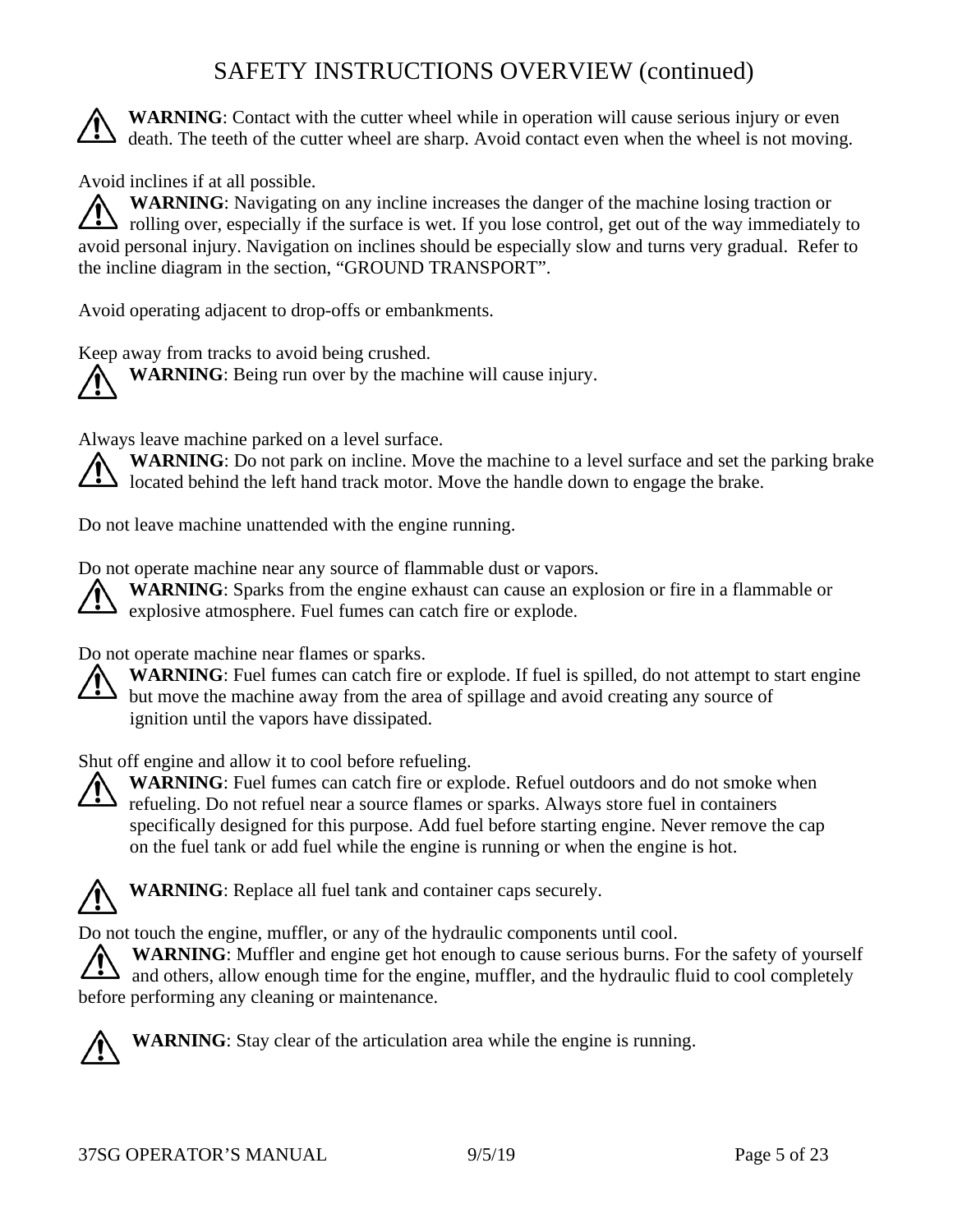# SAFETY INSTRUCTIONS OVERVIEW (continued)

Avoid contact with hydraulic fluid.

**WARNING**: When machine is operating, hydraulic fluid is under extreme pressure and can get under skin and burn or poison.



**WARNING**: Keep safety guards and shields in place while the engine is running and keep all operator protection systems in place and in operational condition.



**WARNING**: Never store the equipment with petrol in the tank inside a building where fumes can reach an open flame or spark. Allow the engine to cool before storing in an enclosure. To reduce fire hazard, keep the engine, muffler, battery compartment and fuel storage area free of any vegetative material and excessive grease.

Keep others away. If the job site is near a road or pedestrian path, warn and divert both motorized traffic and pedestrians. As appropriate, use traffic flag personnel, signs, cones, and lighting devices to insure safety.

Never allow anybody to ride on the machine.

Never lift machine over any person at any time. **WARNING**: If machine should fall, it would crush anybody under it.

We recommend having a fire extinguisher suitable for petrol fires in the operating area.

### BATTERY & ELECTRIC STARTER SAFETY INSTRUCTIONS

Shield entire face, especially your eyes, and wear rubber gloves to avoid acid burns whenever doing anything with the battery. Battery caps must be tightly in place if the battery has removable caps.

**WARNING**: The battery contains sulfuric acid that can cause blindness and severe burns. Avoid  $\sum$  contact with eyes, skin, and clothing. If acid contacts eyes, call 911 immediately and flush eyes with water for 15 minutes or until emergency medical help arrives. If acid contacts skin, flush area with plenty of water. If acid is ingested, drink large quantities of water or milk then follow with milk of magnesia, beaten egg, or vegetable oil, and get medical attention immediately.

Avoid contact with battery components. Wear rubber gloves and wash hands after handling any battery components.

**WARNING**: Battery posts, terminals, and related accessories contain lead and lead compounds, chemicals known to cause cancer and reproductive harm. Acid can cause blindness and severe burns if leaked from the battery.

Do not charge or jump-start the battery near flames or sparks, or while smoking.

**WARNING**: Battery fumes are flammable and explosive. Avoid explosion hazard that could blind and burn. Tools and jumper cable clamps can make sparks, so use them with care. Shield eyes and face, and wear rubber gloves.

BATTERY MAINTENANCE is in the OWNER'S MANUAL.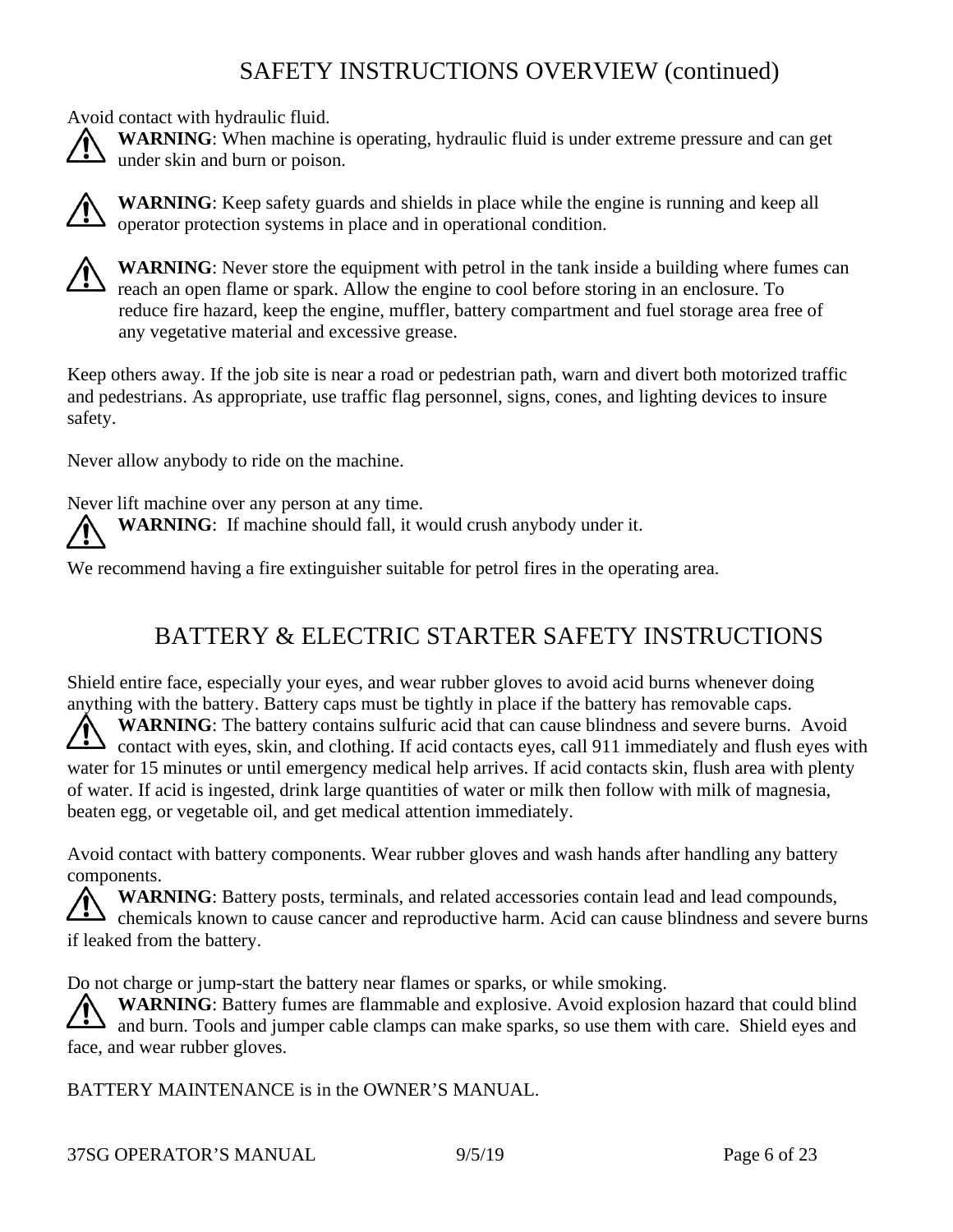#### STUMP GRINDER OPERATING INSTRUCTIONS

#### READ SAFETY INSTRUCTIONS BEFORE OPERATING! Both the SAFETY INSTRUCTIONS and OPERATING INSTRUCTIONS are in this manual.

Be sure that the engine oil and fuel, and the machine hydraulic fluid are all at proper levels before starting the engine.

#### STUDY AND UNDERSTAND CONTROLS BEFORE BEGINNING OPERATION.

#### CONTROLS

1. KEYED IGNITION SWITCH: Used to start and stop the engine with an electric starter.

VANGUARD: The key switch is located on the engine adjacent to the choke and can be seen while standing behind the machine.

Refer to the ENGINE START UP PROCEDURE.

2. THROTTLE: Controls engine speed. Operate at full throttle when cutting (all the way forward).

- 3. TRACK CONTROL: Controls the travel direction and speed.
- Track controls are designed to be operated with two hands.
- Pushing the control handles forward from neutral position causes the machine to move forward.
- Pulling the control handles back from neutral position causes the machine to move backward.
- Moving the track control handles farther from the neutral position increases the speed.
- Steer the machine by moving one track control handle farther than the other handle. This causes the track on one side to rotate at a different speed than the opposite track. Pivot turns can be made by moving one control forward and the other control back.

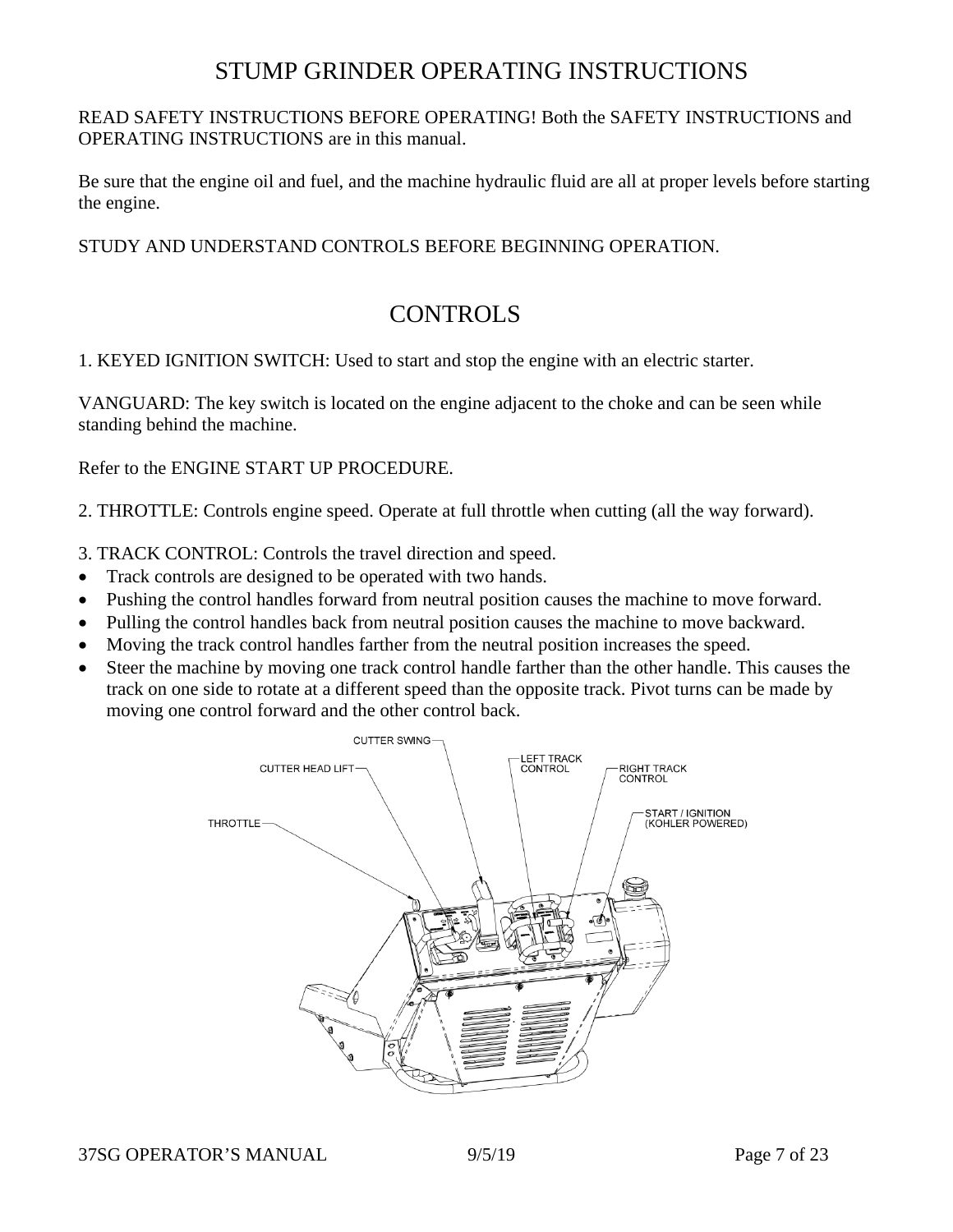### CONTROLS (continued)

4. CUTTER WHEEL CONTROL: To start the cutter wheel, hold down the thumb button on the control handle. Then pull the trigger back. After the wheel is started, **the thumb button can be released**, but the trigger must be held to keep the cutter wheel turned on. To raise the cutter head, pull the cutter height control bar back. To lower the cutter head, push the cutter height control bar forward. The cutter head swings to the left and right by moving the control lever left or right.



CONTROL LEVER

5. PARKING BRAKE: It is located behind the left hand track motor. Move the handle down to engage the brake, and up to disengage it.

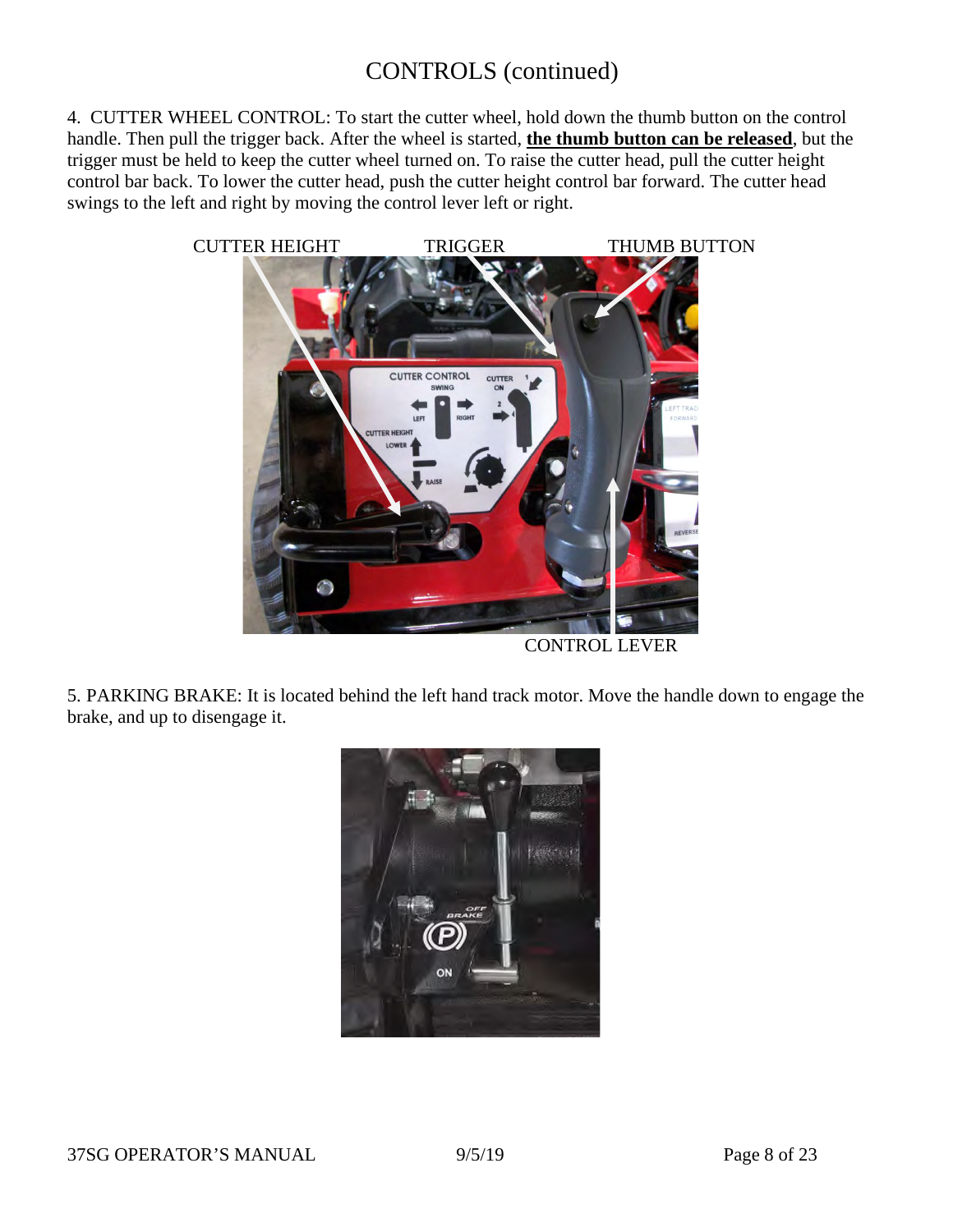#### ENGINE CONTROLS

FUEL SHUTOFF VALVE: Must be in OPEN position for engine to run.

THROTTLE: Controls engine speed. Operate at full throttle when cutting (all the way forward).

KEYED IGNITION SWITCH: Used to start and stop the engine with an electric starter.

VANGUARD: The key switch is located on the control panel and can be seen while standing behind the machine.

#### ENGINE THROTTLE



VANGUARD KEYED IGNITION SWITCH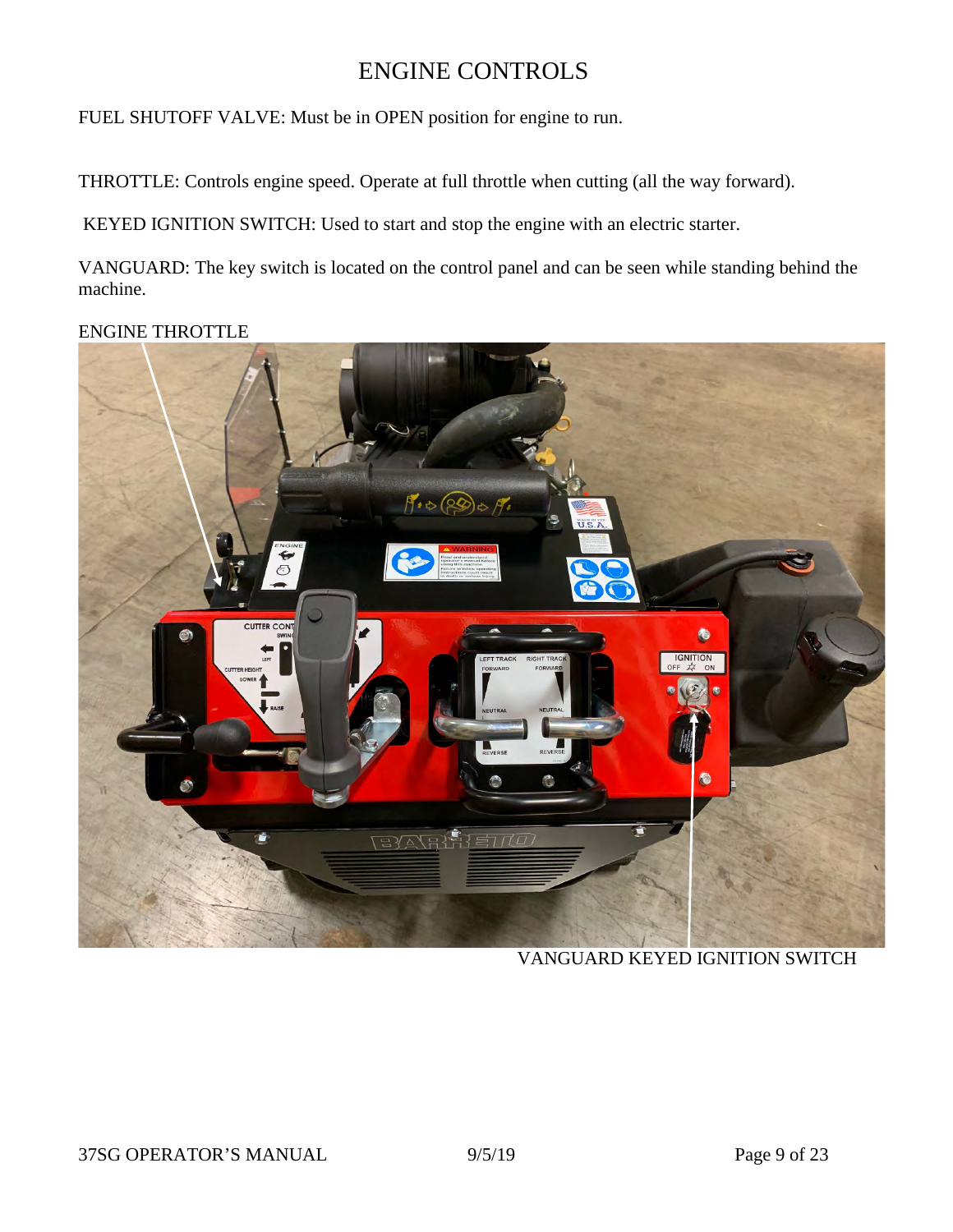### ENGINE START UP PROCEDURE

Only operate machine outdoors and avoid breathing engine exhaust and fumes.

WARNING: Engine exhaust contains carbon monoxide gas that is toxic. Breathing it can cause unconsciousness and death. Avoid any areas or actions that expose you to carbon monoxide.

Check hydraulic oil level prior to operating the stump grinder. If the oil level is below the sight glass, see the SERVICE INFORMATION SECTION located in the OWNER'S MANUAL.



#### HYDRAULIC OIL LEVEL

COLD WEATHER OPERATIONS: Before operating in cold weather, refer to the Engine Owner's Manual for recommended engine oil. Do not spray starting fluid into the air cleaner as engine damage could result. If the machine is operated at temperatures below  $+32^{\circ}F(0^{\circ}C)$  then changing the hydraulic fluid to ISO 46 is recommended. If you do not want to change the hydraulic fluid but want to operate the machine at temperatures below  $+32^{\circ}F(0^{\circ}C)$ , then do the following:

- Warm up engine at a low speed.
- Gradually increase engine speed, allowing **30 minutes for the hydraulic fluid to warm up**.

Reduce the engine speed if the hydraulic pump whines. Pump noise may indicate a lack of hydraulic fluid flow that could damage the pump.

For frequent starts below 18°F consult your Barreto Manufacturing, Inc. dealer.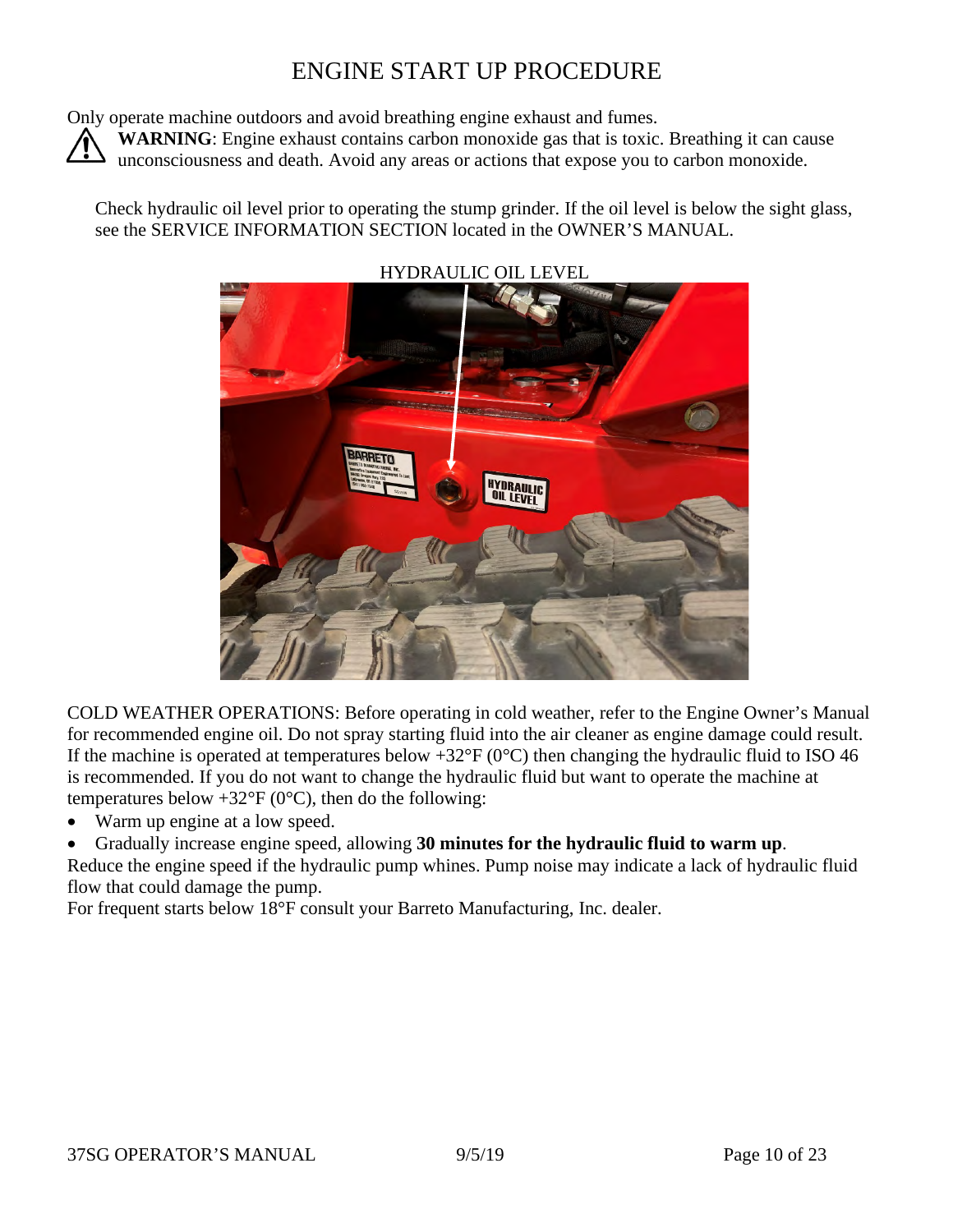#### BRIGGS/VANGUARD CONTROLS & START UP PROCEDURE



#### STARTING THE ENGINE

**Note**: Some engines and equipment have remote controls. See the equipment manual for location and operation of remote controls.

1. Check the engine oil level. See the How To Check/Add Oil section in the engine owner's manual.

2. Make sure equipment drive controls, if equipped, are disengaged.

3. Turn the fuel shut-off valve (A), if equipped, to the on position (Figure 4).

4. Move the throttle control (B) to the fast position. Operate the engine in the fast position.

5. Pull out the choke control (C), if equipped, to the choke position.

Note: To start the engine with a dry fuel system (first time starting or after running out of fuel), additional cranking time in the choke position will be required. This will give the fuel pump time to prime the fuel system.

6. Push the stop switch (D), if equipped, to the on position.

7. Turn the electric start switch (E) to the on/start position (Figure 4).

8. If the engine fires but will not continue to run, move the choke control (C) to the run position to start the engine.

**NOTICE**: To extend the life of the starter, use short starting cycles (five seconds maximum). Wait one minute between starting cycles. **Note**: If the engine does not start after repeated attempts, go to VanguardEngines.com or call 1-800-999-9333 (in USA).

9. As the engine warms up, move the choke control (C) to the run position.

Only operate the stump grinder outdoors and avoid breathing engine exhaust and fumes. WARNING: Engine exhaust contains carbon monoxide gas that is toxic. Breathing it can cause unconsciousness and death. Avoid any areas or actions that expose you to carbon monoxide.

37SG OPERATOR'S MANUAL 9/5/19 Page 11 of 23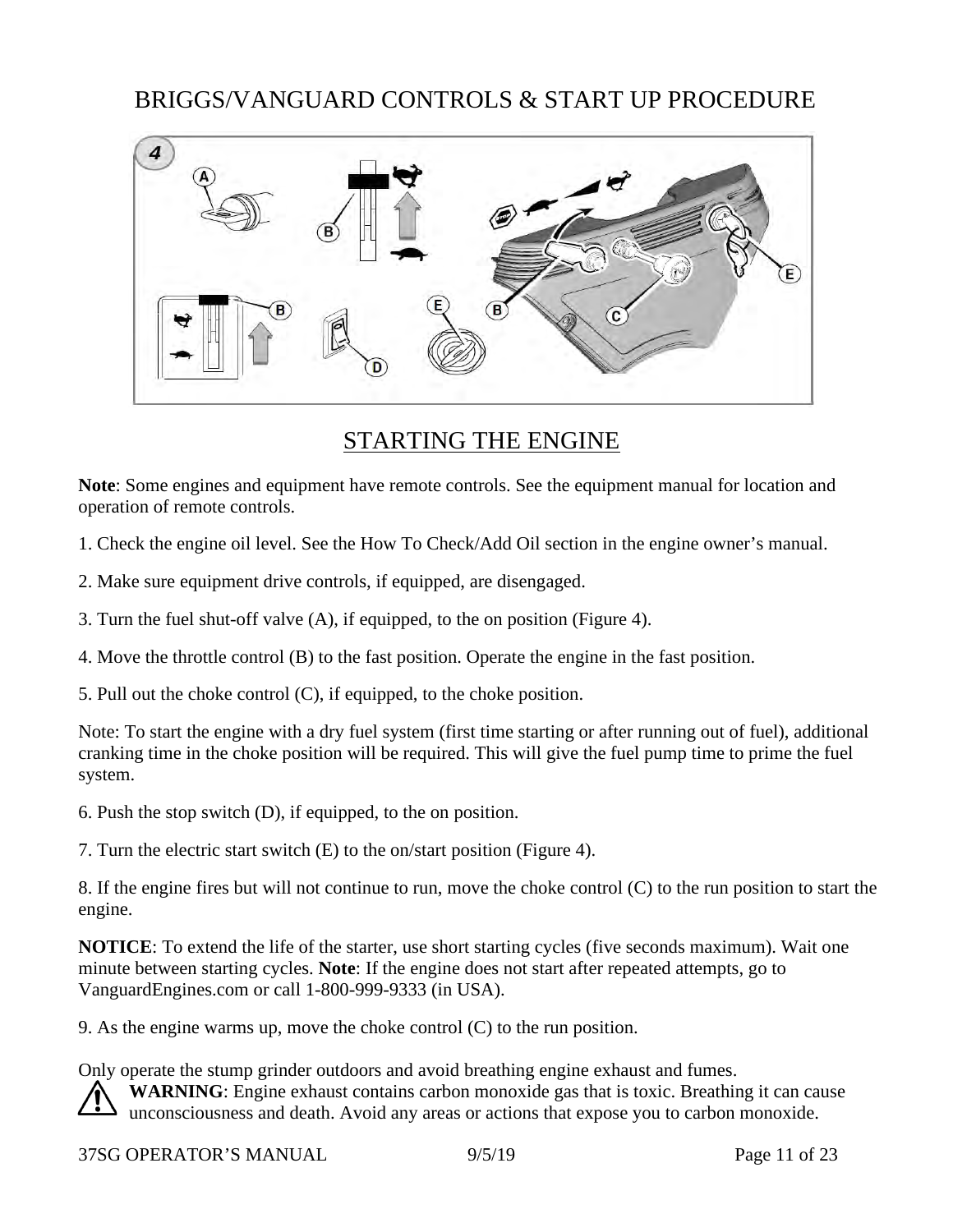# OPERATOR PREPARATION

Each operator must:

- Become familiar with the controls and operation of the stump grinder, preferably under the supervision of an experienced operator.
- Be at least 18 yrs. of age and be mentally and physically capable of operating the stump grinder safely.
- Have studied the SAFETY AND OPERATING INSTRUCTIONS in this manual.

PERSONAL PROTECTION: For safety, stump grinder operator should wear personal protection equipment. Keep observers at a safe distance and do not operate if people are near, especially children and pets.

Wear a face safety shield and hard hat while operating or observing!

**WARNING**: The cutter wheel may throw wood chips, stones and debris.

Wear safety boots and gloves. Wear close-fitting clothing. Contain long hair. Do not wear jewelry. Wear reflective clothing if working near traffic.

Wearing adequate hearing (ear) protection while operating or observing is recommended.

**WARNING**: Exposure to loud noise is cumulative

Hearing protection devices do not all provide the same level of protection. Those that completely surround each ear are better

than earplugs. It is important to select a device that is adequate and appropriate for your specific work environment since the peak noise level varies. A local environmental noise specialist may help you to determine the level of hearing protection required.

### NOISE EMISSION DATA

| <b>Machinery Directive declaration</b>                                                                          |                         |  |  |
|-----------------------------------------------------------------------------------------------------------------|-------------------------|--|--|
| <b>DECLARED DUAL-NUMBER NOISE EMISSION VALUES</b>                                                               |                         |  |  |
| in accordance with ISO 4871                                                                                     |                         |  |  |
|                                                                                                                 | <b>Normal Operation</b> |  |  |
| Measured A-weighted sound power level, LwA (ref.                                                                |                         |  |  |
| 1pW) in decibels                                                                                                | 104                     |  |  |
| Uncertainty, K <sub>WA</sub> , in decibels                                                                      | 3                       |  |  |
| Measured A-weighted sound pressure level, L <sub>pA</sub> (ref.                                                 |                         |  |  |
| 20µPa) at the operator's position in decibels                                                                   | 85                      |  |  |
| Uncertainty, $K_{pA}$ , in decibels                                                                             | $\overline{4}$          |  |  |
|                                                                                                                 |                         |  |  |
| Values determined according to noise test code given in BS EN ISO 4254-1 Annex B using the basic                |                         |  |  |
| standard ISO 3744: 1994                                                                                         |                         |  |  |
| NOTE 1 - The sum of a measured noise emission value and its associated uncertainty represents an                |                         |  |  |
| upper boundary of the range of values, which is likely to occur in measurements.                                |                         |  |  |
| Values listed above are rounded to the nearest decibel according to ISO 4871                                    |                         |  |  |
| Noise Emissions Directive result.                                                                               |                         |  |  |
| Guaranteed sound power level                                                                                    | $\mathbf{d}$<br>107     |  |  |
| NOTE The guaranteed cound power level is calculated from unrounded values, and may differ from the values above |                         |  |  |

The guaranteed sound power level is calculated from unrounded values, and may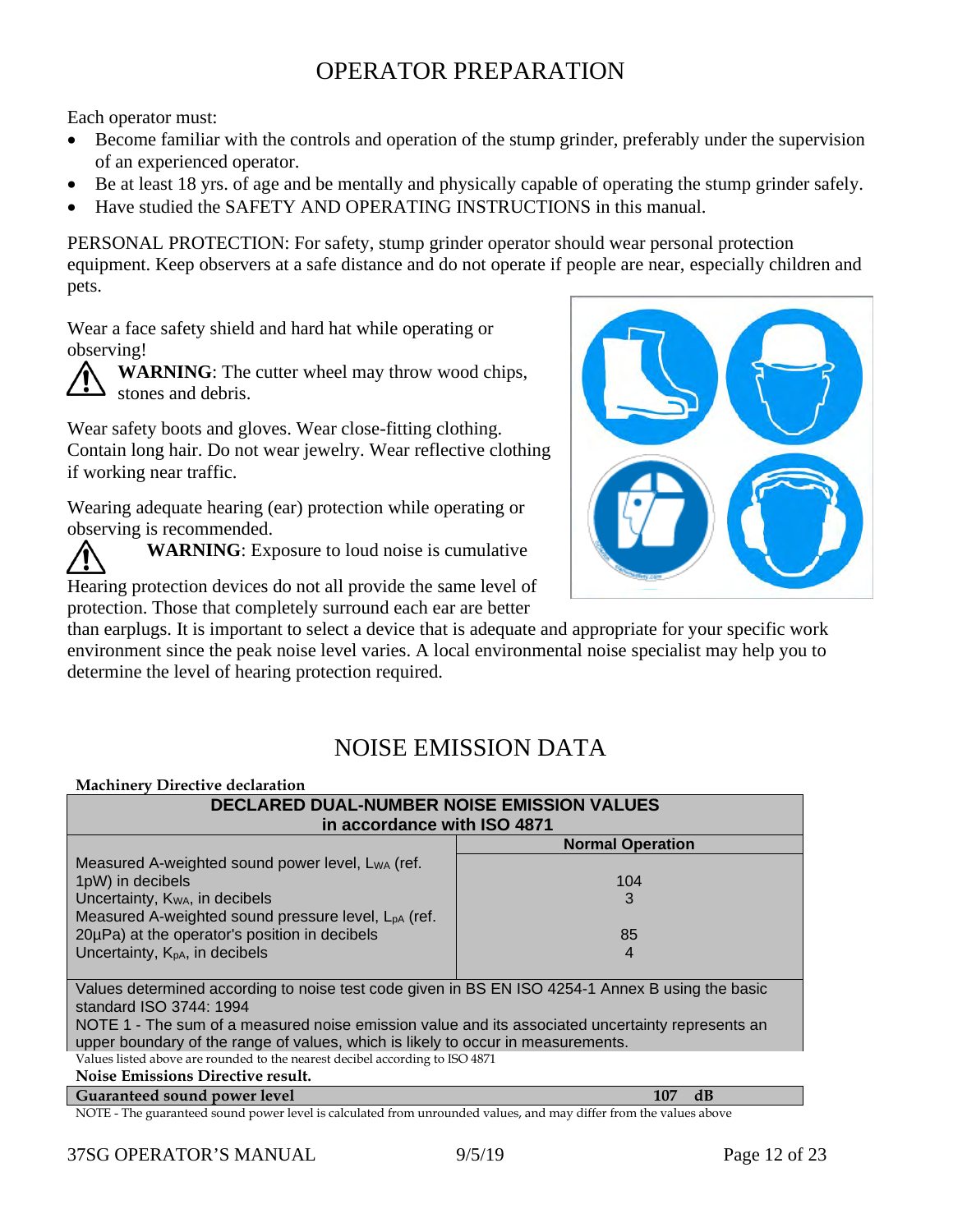# VIBRATION EMISSION DATA

Declared vibration emission value in accordance with EN 12096: the average measured vibration emission value is 2.0 m/s<sup>2</sup>. The uncertainty in the measurement is 2.4 m/s<sup>2</sup>. Safety gloves help to isolate the hands from the vibration, keep them warm and dry, maintain blood circulation, and make operators less susceptible to vibration induced injury.

The Barreto Stump Grinder, Model E37SG when operated in accordance with its instructions, and tested in accordance with EN 1033:1995, results in the following vibration emission declared in accordance with EN 12096:1996.

| Average measured vibration emission value | $a_{hv}$ | 2.0 $\rm m/s^2$ |
|-------------------------------------------|----------|-----------------|
| Uncertainty                               |          | 2.4 $m/s^2$     |

These values are suitable for comparison with the vibration emission levels of other tools that have been obtained using the same test method.

Note: these figures represent the average value over 5 tests, with the figures in the x, y, and z axes

combined in a vector sum  $(a_{hv} = \sqrt{a_{hwx}^2 + a_{hwy}^2 + a_{hwz}^2})$ . It is this sum that is averaged over all tests.

Since the value stated above is an average of several tests, and is based on data from all three exes, we consider it to be a reasonable approximation of the true value, particularly considering the uncertainty in the results (K).

**This machine is unlikely to cause hand-arm vibration syndrome, as the average emission level is equal to or less than 2.5 m/s²**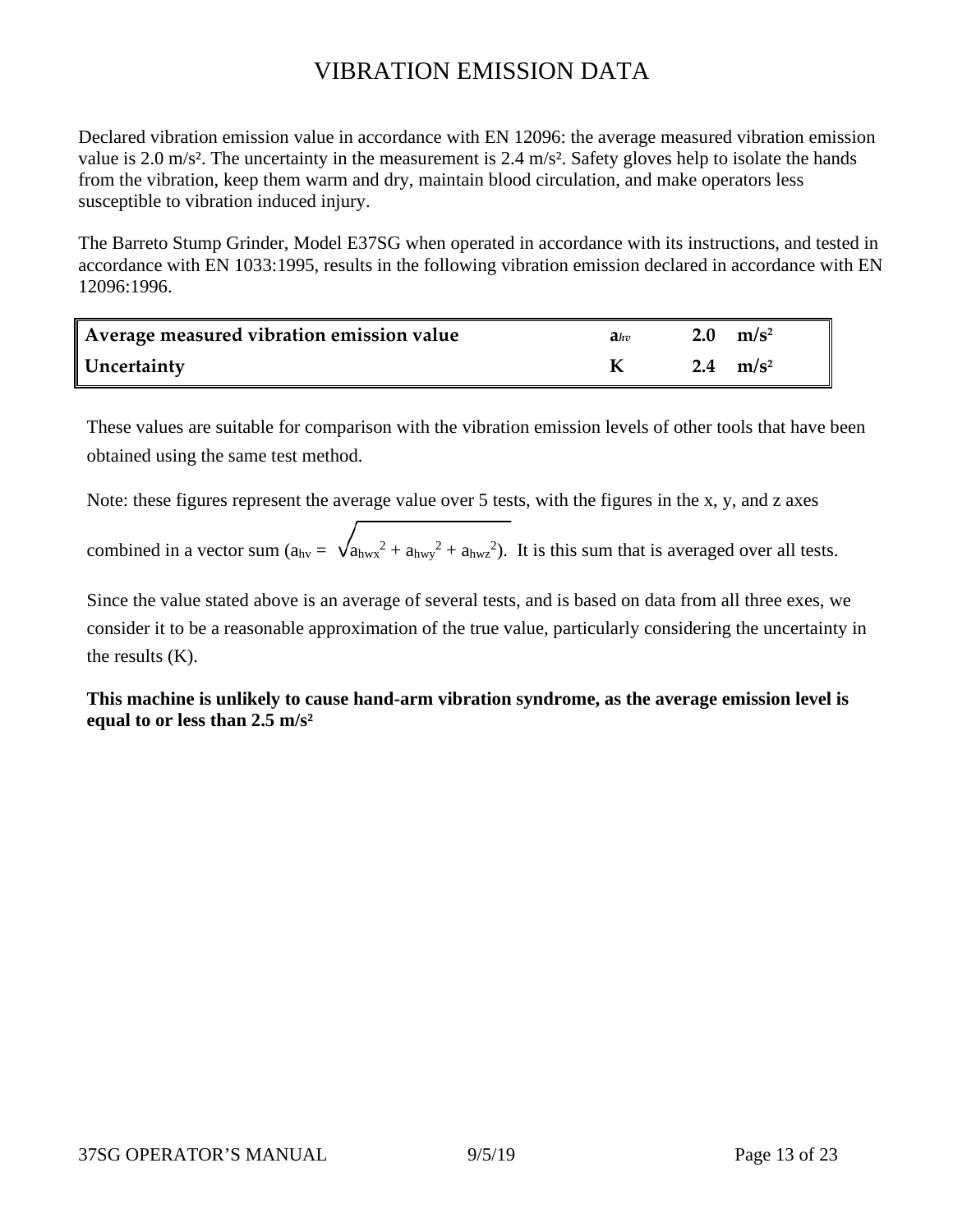### DETERMINE LOCATION OF UNDERGROUND UTILITIES

OSHA CFR 29 1926.651 requires that the estimated location of underground utilities be determined before beginning excavation or an underground drilling operation. When the actual excavation or bore approaches an estimated utility location, the exact location of the underground installation must be determined by a safe, acceptable and dependable method. If any utility cannot be precisely located, the appropriate utility company must shut it off.

**Call before you cut.** If you do not call, you may cause an accident; suffer injuries or death; cause interruption of services; damage the environment; and/or incur project delays. Expect to be held liable for any damages caused, if you fail to call.

**DANGER**: Buried electric cables or gas lines can cause serious injury or death if struck with cutter wheel. Always determine location of utilities before operating the machine.

**WARNING**: Fiber optic cables convey laser light that can injure your eyesight.

To locate utilities before beginning your grinding project, call 811 or 1-888-258-0808 (US. or Canada). This free service will provide a "One-Call" number for the geographic area that you select. Before you start any cutting project, be sure to call the local One-Call system in your area and any utility company that does not subscribe to the One-Call system. The One-Call representative will notify participating utility companies of your proposed cutting activities. Utilities will then mark their underground facilities by using the following international marking codes:

| Red               | Electric                             |
|-------------------|--------------------------------------|
| Yellow            | Gas, oil, or petroleum               |
| Orange            | Communication, telephone, television |
| Blue              | Potable water                        |
| Green/brown Sewer |                                      |
| White             | Proposed excavation                  |
| Pink              | Surveying                            |
|                   |                                      |

For areas not represented by One-Call Systems International, contact the appropriate utility companies to locate and mark the underground installations. Do not rely on visual evidence of underground utilities such as manhole covers or electrical drop boxes…**CALL!**

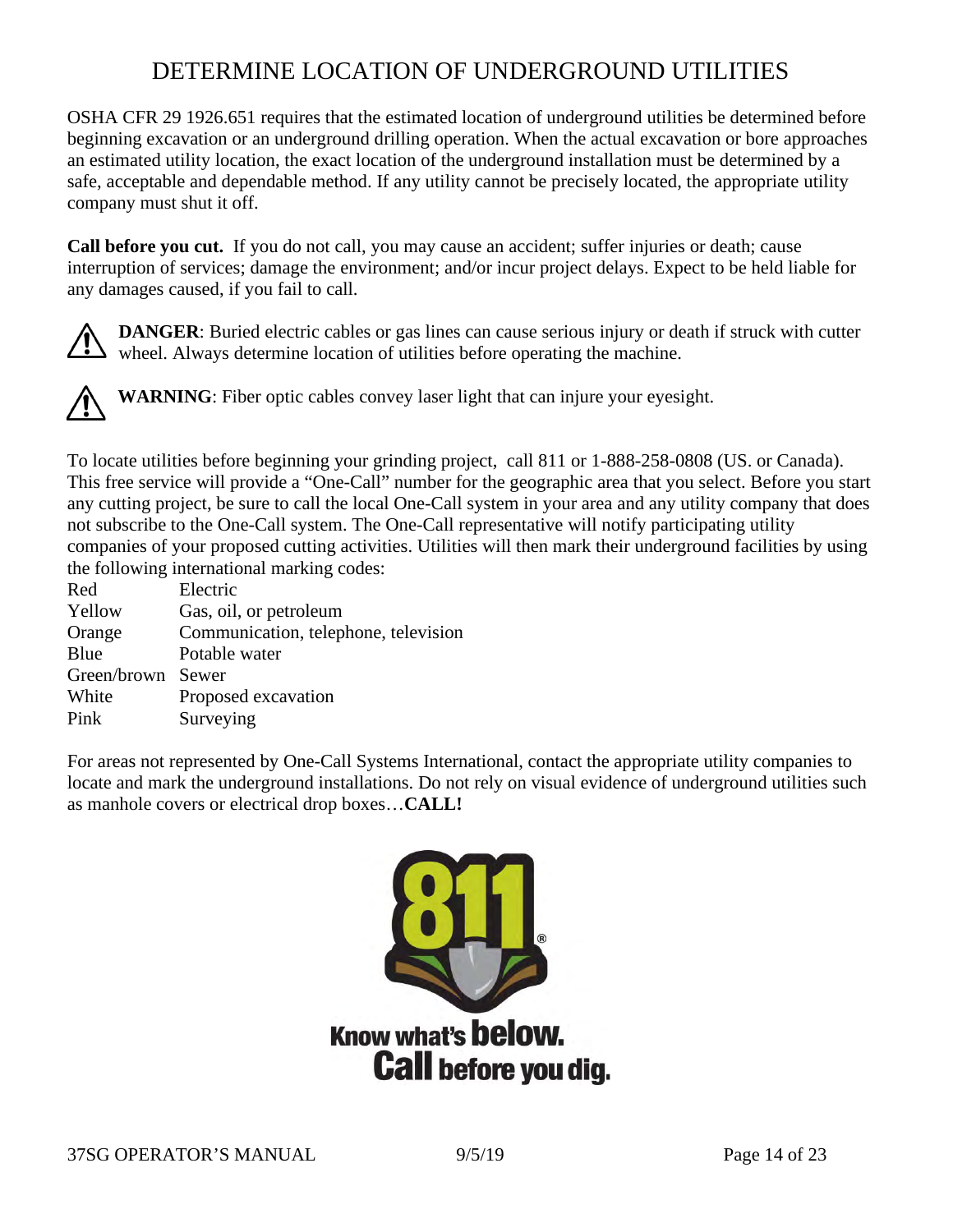## WORK SITE ASSESSMENT

Examine the work area for any conditions or obstructions that may inhibit cutting or create a safety hazard for the operator or others. Use the information in this manual combined with good judgment to identify any hazards to avoid.

In addition to calling to DETERMINE LOCATION OF UNDERGROUND UTILITIES (see previous section for details) the operator and/or job foreman should visually inspect the work site. Look for electrical drop boxes; notices of underground placements; manhole covers; recent cutting activity; any evidence of possible underground placements; banks; overhangs; drop-offs; rocks; tree limbs; wire; uneven terrain; any existing trenches or holes; and toxic ground conditions.

Only operate stump grinder outdoors and avoid breathing engine exhaust and fumes.



**WARNING**: Engine exhaust contains carbon monoxide gas that is toxic. Breathing it can cause unconsciousness and death.

Do not operate stump grinder near any source of flammable dust or vapors.

**WARNING**: Sparks from the engine exhaust can cause an explosion or fire in a flammable or explosive atmosphere. Fuel fumes can catch fire or explode.

Allow adequate side and overhead clearances between stump grinder and any objects such as buildings, fences, and trees.

Adequate lighting is required, daylight or artificial, for safe operation of the stump grinder.

Keep others away. If the job site is near a road or pedestrian path, warn and divert both motorized traffic and pedestrians. As appropriate, erect barriers, use traffic flag personnel, signs, cones, and lighting devices to insure safety.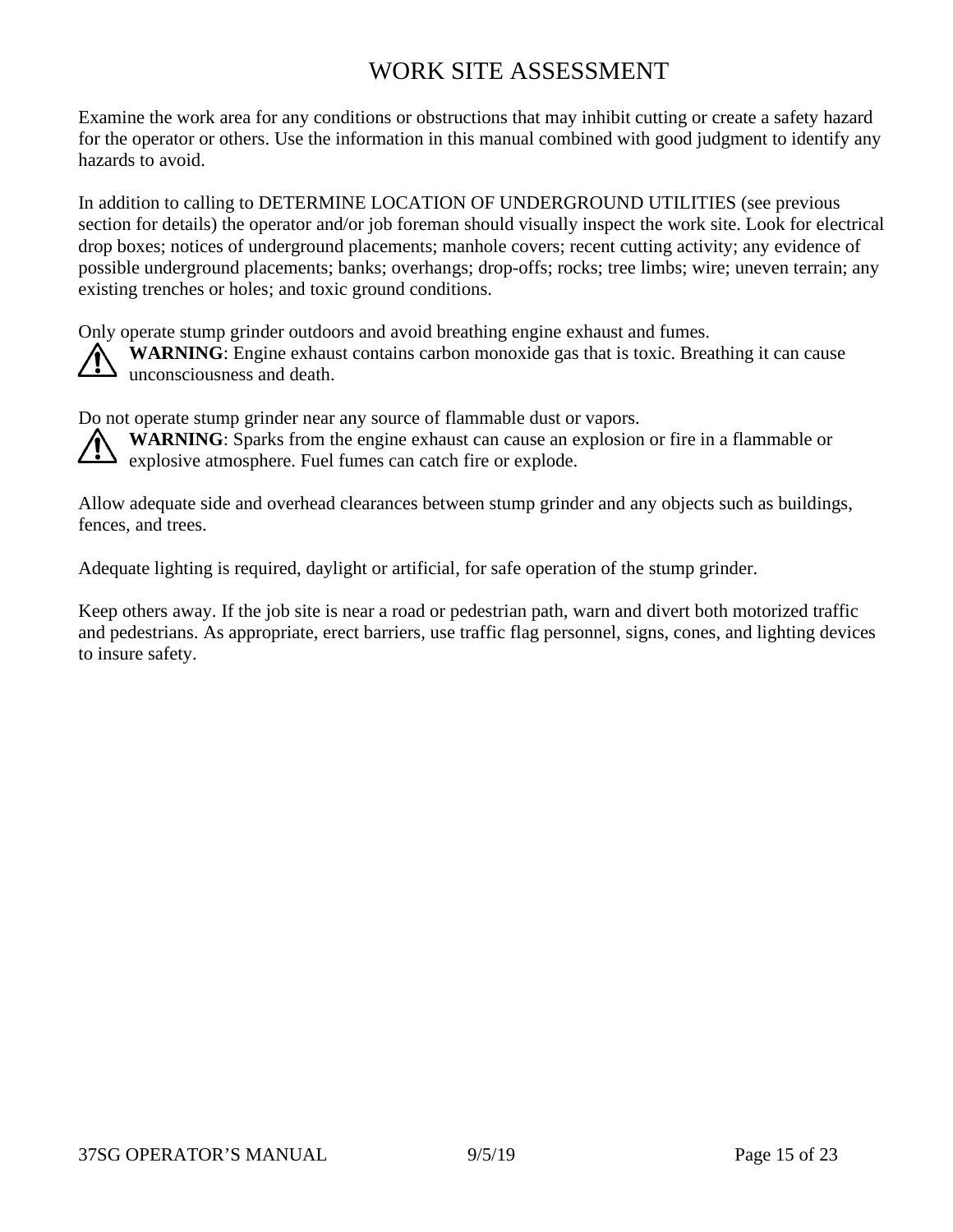# CONTACT WITH UNDERGROUND UTILITIES

After LOCATING UNDERGROUND UTILITIES and performing the WORK SITE ASSESSMENT, accidental contact with a buried utility might still occur. If it does, stop and call 911 for help.

If you cut a wire or cable, assume that you do not know what kind it is. It may be electrical or any one of several communication lines: telephone, television, or fiber optic. In any case, do not touch it or even look at the ends of it. Stop cutting and call 911 for help. Do not cut any more until the appropriate utility company has assessed the situation, taken appropriate action, and informed you that is safe to proceed.

If you strike a pipe, it could be gas, oil, petroleum, water, or sewer. In any case, stop cutting, shut off the engine, and evacuate the area immediately. Call 911 for help.

Electrical wires or cables: If you think that you may have severed electrical wires, stop cutting and call 911 for help. Keep yourself and other people away from the area.

**DANGER:** An electric shock could kill you. Assume that any severed wire or cable is HOT with  $\sum$  voltage and do not touch it!

Gas lines: If you think that you may have struck a gas line, shut off the engine and evacuate the area immediately. Call 911 for help.

**DANGER:** A gas explosion could kill you. Sparks will likely occur from the cutter head scraping the metal pipe. If gas leaks out an explosion could easily occur.

Fiber optic cables: If you think that you may have severed a fiber optic cable, do not touch or even look at the ends of it.

**WARNING**: Fiber optic cables convey laser light that can injure your eyesight. Call 911 for help.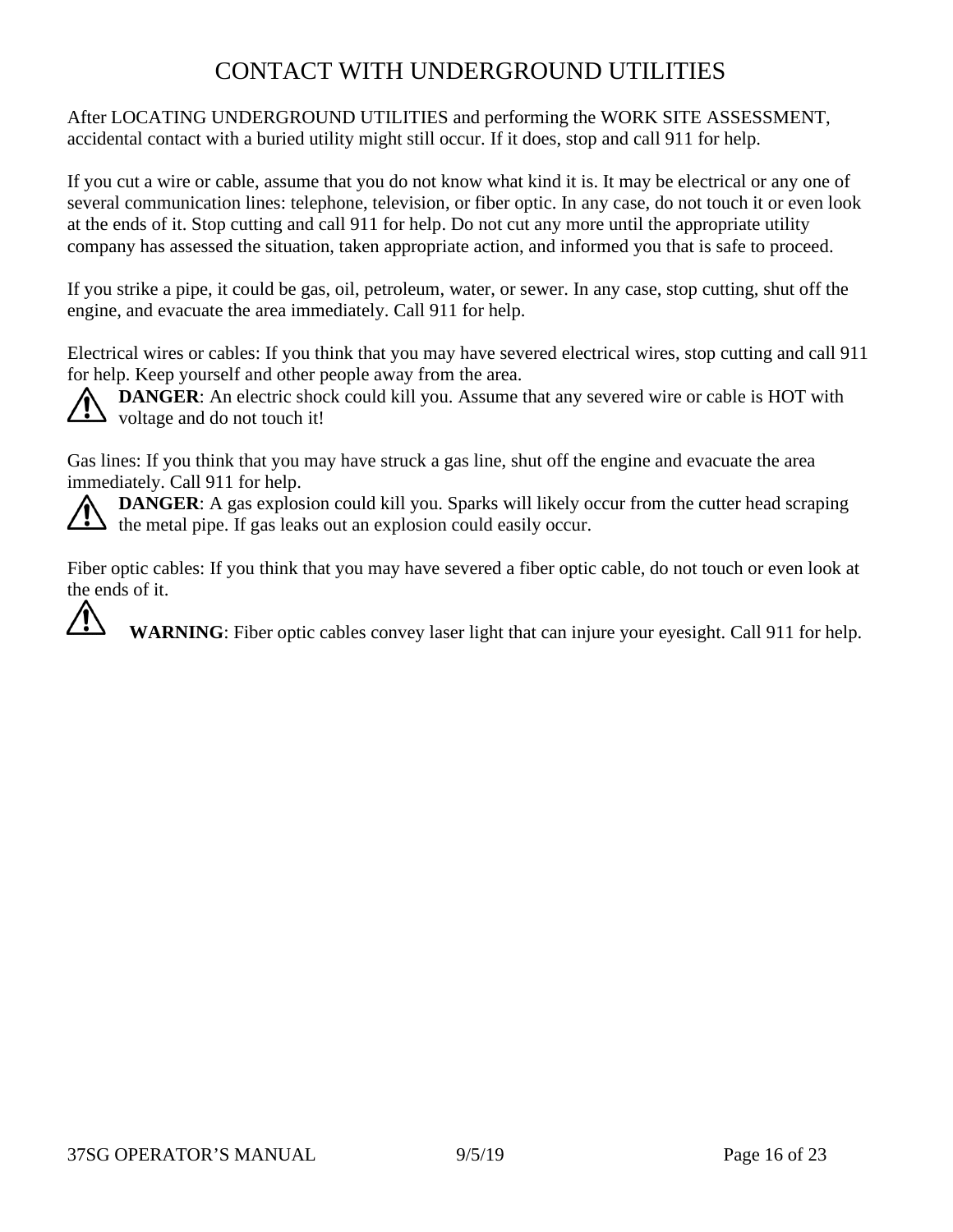### STUMP GRINDING PROCEDURE

- 1. Raise the cutter head and move the machine into position to cut. Position the machine so the cut head can swing across near the edge of the stump.
- 2. Have engine at full throttle (throttle lever forward).
- 3. Start cutter wheel.
- 4. Using the cutter head control lever, slowly swing the cutter wheel across the edge of the stump. Adjust cut depth and swing speed to prevent the engine from bogging and to prevent cutter wheel stall.
- 5. After the swing is complete, move the cutter wheel down a few inches, and repeat the cutter wheel swing.
- 6. Continue making a series of cuts down the edge of the stump until the edge is cut to below ground level or the teeth are cutting at a depth below half the wheel radius.
- 7. Depending on the diameter of the stump it may be necessary to move the stump grinder. After cutting the first edge move the machine forward and repeat the grinding procedure until the stump is completely cut to below ground level.

# GRINDING TIPS

Clear the work area of debris, branches and rocks.

Operate the cutter with engine at full throttle.

Listen to engine speed and watch cutter wheel speed. Adjust swing speed and cut depth to maintain high engine and cutter speed. Avoid bogging the engine and stalling cutter wheel.

It is more efficient to cut the edge of the stump, rather than cutting a wide area. Once the teeth are cutting at a depth below half the wheel radius, lift the cutter and move the machine forward to begin cutting a new edge.

### SHUT DOWN PROCEDURE

1. Always leave machine parked on a level surface.

**WARNING**: Do not park on incline. Move the machine to a level surface  $\sum_{n=1}^{\infty}$  and set the parking brake located behind the left hand track motor, near decal shown. Move the handle down to engage the brake.

- 2. Unless loaded on a trailer, lower the cutter head to the ground.
- 3. Reduce the ENGINE THROTTLE to idle.
- 4. Move the IGNITION KEYED SWITCH to the OFF position to stop the engine, and remove the key.
- 5. Close the FUEL SHUTOFF VALVE.

Shut off engine and allow it to cool before refueling.

**WARNING**: Fuel fumes can catch fire or explode. Do not smoke or allow flames or sparks in the area.

Do not touch the engine, muffler, or any of the hydraulic components until cool. **WARNING**: Muffler and engine get hot enough to cause serious burns. For  $\blacktriangle$  the safety of yourself and others, allow enough time for the engine, muffler, and the hydraulic fluid to cool completely before performing any cleaning or maintenance.



37SG OPERATOR'S MANUAL 9/5/19 Page 17 of 23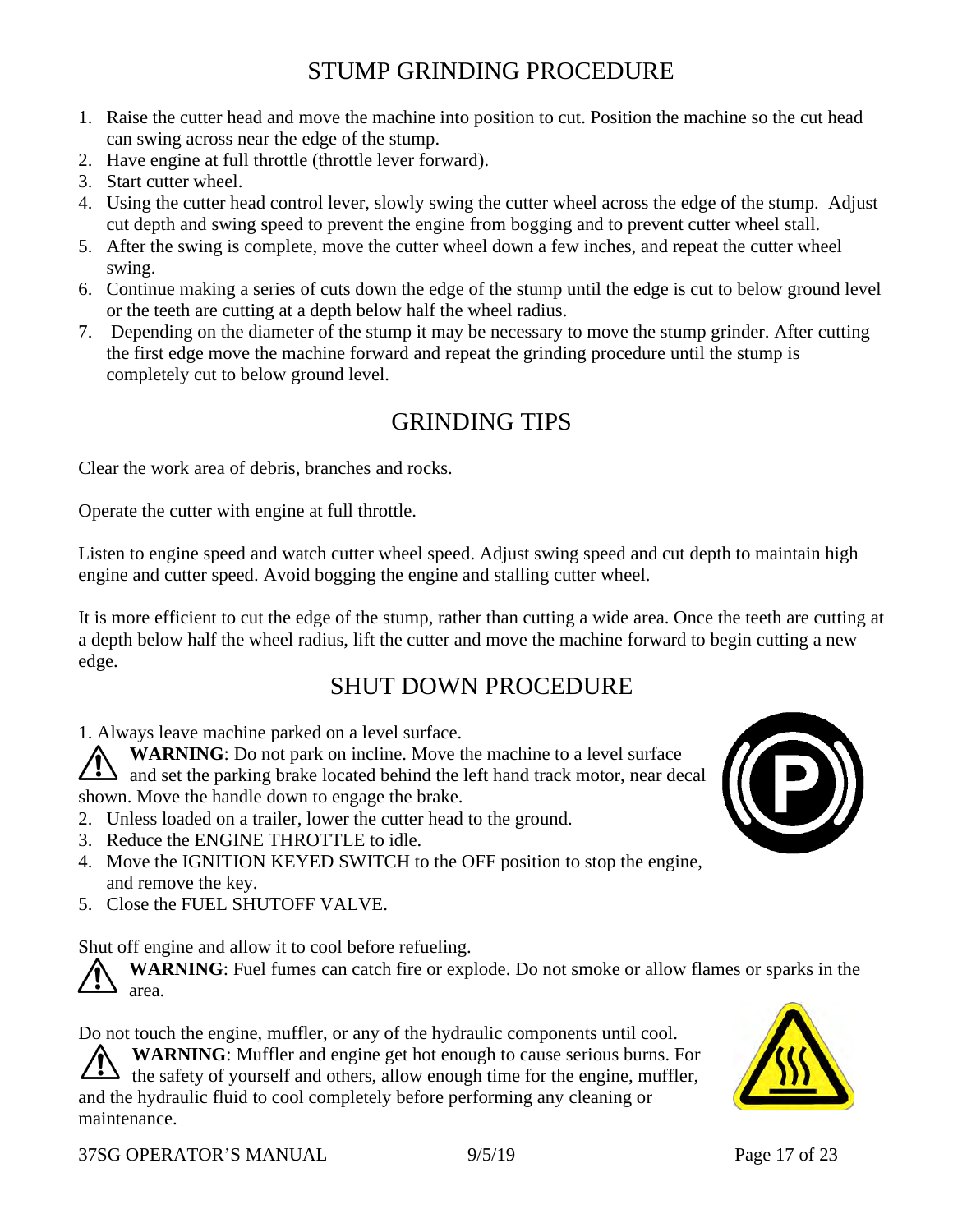# JUMP STARTING ENGINE WITH ELECTRIC STARTER

Shield entire face, especially your eyes, and wear rubber gloves to avoid acid burns whenever doing anything with the battery. Battery caps must be tightly in place if the battery has removable caps.

**WARNING**: The battery contains sulfuric acid that can cause blindness and severe burns. Avoid contact with eyes, skin, and clothing. If acid contacts eyes, call 911 immediately and flush eyes with water for 15 minutes or until emergency medical help arrives. If acid contacts skin, flush area with plenty of water. If acid is ingested, drink large quantities of water or milk then follow with milk of magnesia, beaten egg, or vegetable oil, and get medical attention immediately.

Avoid contact with battery components. Wear rubber gloves and wash hands after handling any battery components.

**WARNING**: Battery posts, terminals, and related accessories contain lead and lead compounds, chemicals known to cause cancer and reproductive harm. Acid can cause blindness and severe burns if leaked from the battery.

Do not jump start the battery near flames or sparks, or while smoking.

**WARNING**: Battery fumes are flammable and explosive. Avoid explosion hazard that could blind and burn. Tools and jumper cable clamps can make sparks, so use them with care. Shield eyes and face, and wear rubber gloves.

Do not jump-start or charge a battery that is frozen or low on electrolyte.

IMPORTANT: Use only a 12-volt system for jump-starting. Never allow the vehicle used to jump-start to contact the disabled machine. If the vehicles contact, a spark may occur when the positive jumper cable is connected or disconnected. If equipped with battery caps, they must be in place and tight to reduce risk of battery explosion.

#### JUMP STARTING PROCEDURE:

- 1. Turn ignition switch to OFF.
- 2. Connect jumper cables in the following order:
	- a) Clamp one RED cable end to the discharged battery POSITIVE (+) terminal.
	- b) Clamp the other end of the RED cable to the booster battery POSITIVE (+) terminal.
	- c) Clamp one BLACK cable end to the booster battery NEGATIVE (-) terminal.
	- d) Clamp the other end of the BLACK cable to the frame of machine with the discharged battery, away from battery.
- 3. Start the engine.

4. Disconnect the cables in reverse order of connection and cover each jumper cable terminal. To avoid sparks near the battery, never disconnect the red jumper cable without first disconnecting the black jumper cable.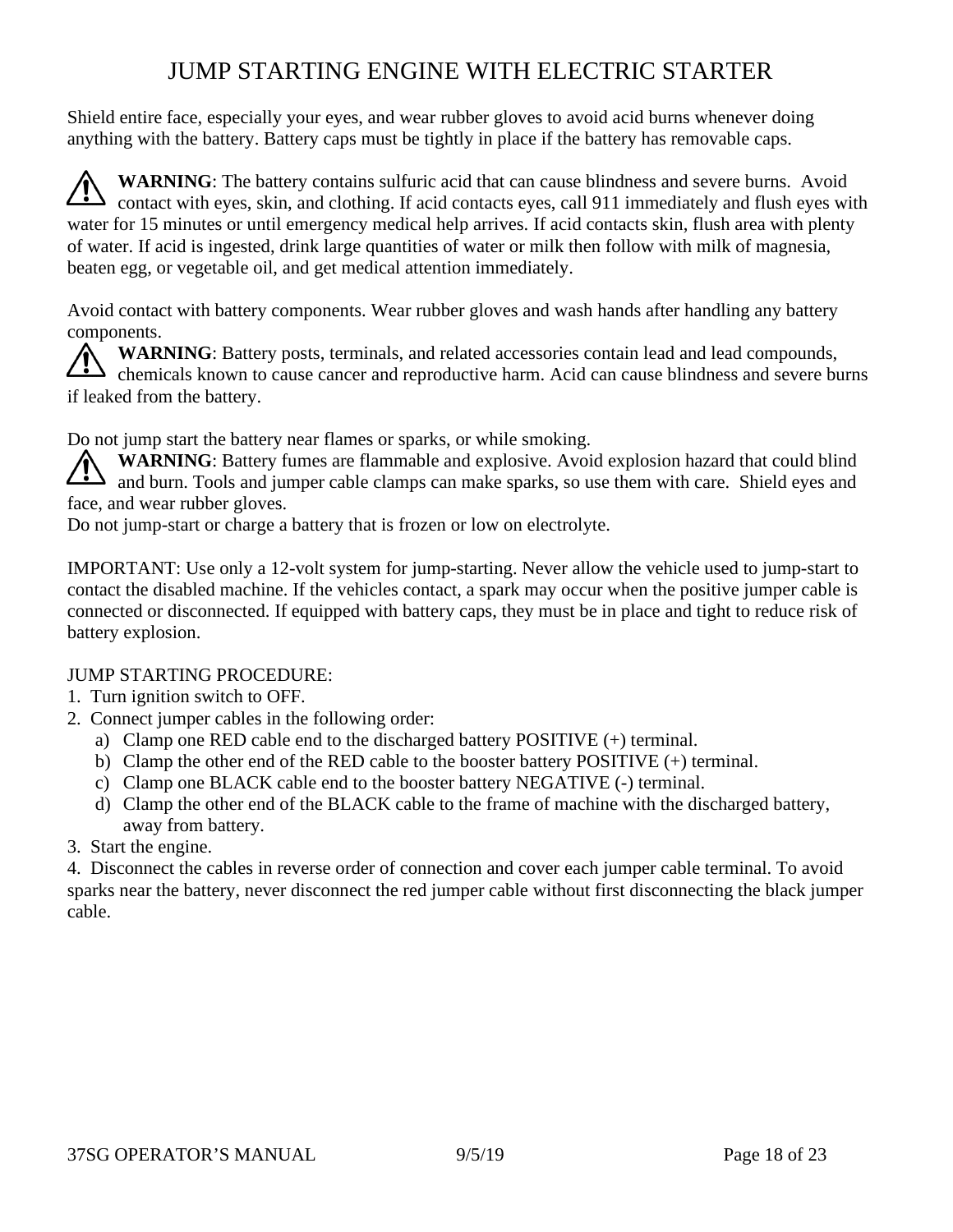#### GROUND TRANSPORT OF THE STUMP GRINDER

Raise the cutter head.

**WARNING**: Contact with the cutter wheel while in operation will cause serious injury or even death. The teeth of the cutter are sharp. Avoid contact even when the cutter is not moving.

TRACK CONTROL: Controls the travel direction and speed.

- Track controls are designed to be operated with two hands.
- Pushing the control handles forward from neutral position causes the machine to move forward.
- Pulling the control handles back from neutral position causes the machine to move backward.
- Moving the track control handles farther from the neutral position increases the speed.
- Steer the machine by moving one track control handle farther than the other handle. This causes the track on one side to rotate at a different speed than the opposite track. Pivot turns can be made by moving one control forward and the other control back.

Keep away from tracks to avoid being crushed.

**WARNING**: Being run over by the stump grinder will cause injury.

Never allow anybody to ride on the machine.

Never make sudden changes in speed or direction.

Use extra caution on soft or uneven ground.

Avoid operating adjacent to drop-offs or embankments.

Avoid inclines if at all possible. Never use on any incline exceeding the angles shown below.

**WARNING**: Navigating on any incline increases the danger of the machine losing traction or If rolling over, especially if the surface is wet. If you lose control get out of the way immediately to avoid personal injury. Navigation on inclines should be especially slow and turns very gradual.

A 20° maximum incline is allowed.

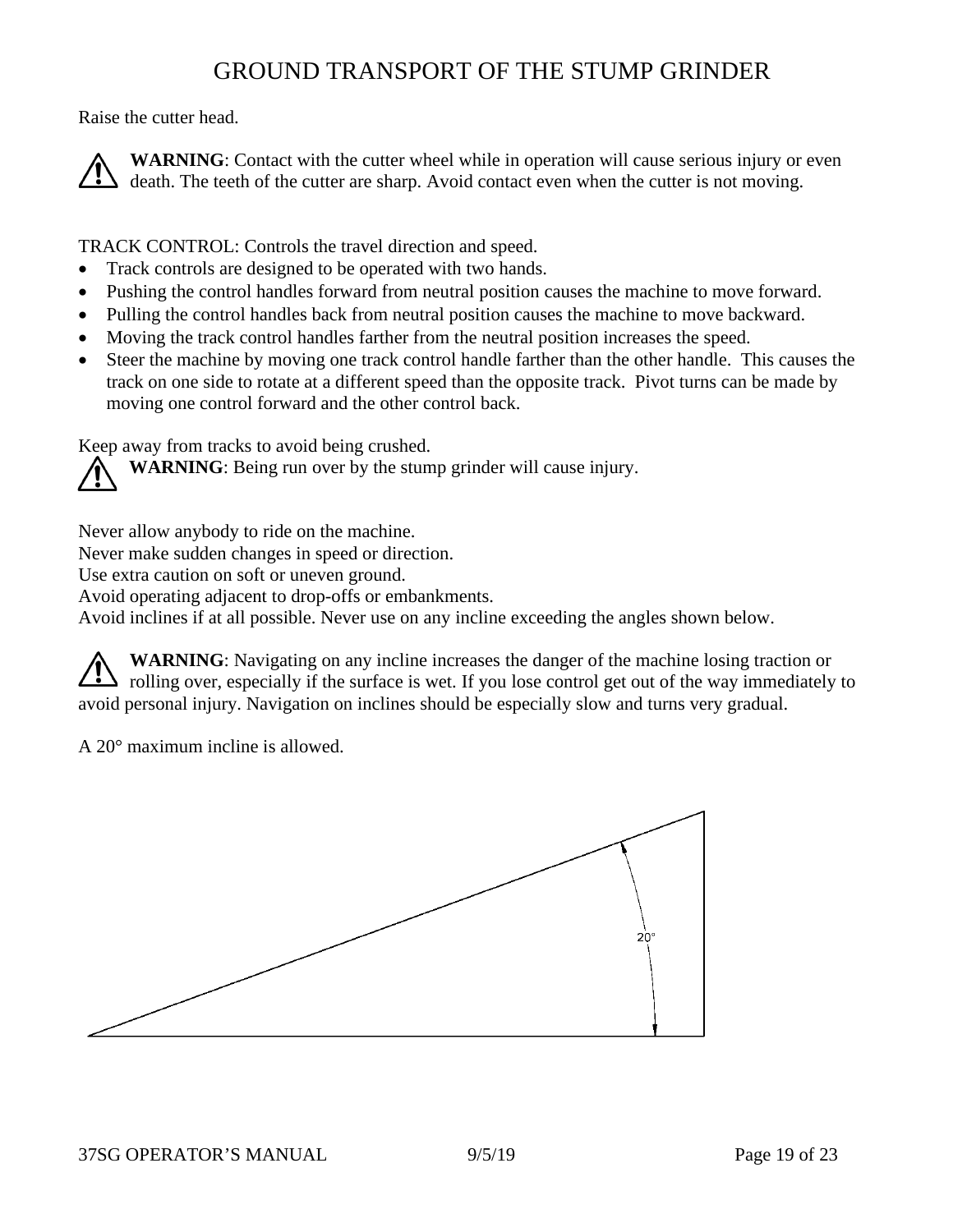# EMERGENCY TOWING

In case of engine failure there is a provision that allows the machine to be towed a short distance.

The drive tracks are driven by a set of tandem pumps. The front pump drives right track, and the other pump drives left track. The drive pump by-pass valves located on the side of the pump may be opened to allow the machine to be towed.

• Set the parking brake if on a slope to prevent rolling. It is located behind the left hand track motor. Move the handle down to engage the brake.

**WARNING**: Navigating on any slope increases the danger of the machine losing traction or rolling over, especially if the surface is wet. Stay out of the way to avoid personal injury.

- Loosen **(do not remove)** the by-pass plugs two complete turns counterclockwise, see bottom drawing.
- Loosen both cartridges in the counter balance valve on each track drive motor, see below.



Counter balance valve cartridges.

If loosening cartridges does not work, disconnect hydraulic hoses to motor.

- Disengage the parking brake by moving the handle up.
- The machine may be towed short distance (1/8 mile or 1/4km) at slow speed, 2 mph or 200 feet per minute maximum (3kph or 60m per min).
- After towing, close both by-pass valves by closing the plugs with 10 foot-pounds torque.
- Use a trailer or truck for road transport.

If you need to raise the cutter head without power, do the following:

- 1. Use straps or chains to support the cutter head.
- 2. Loosen the hose at the back port of the lift cylinder and raise the cutter head end with a hoist or forklift if available.
- 3. If it still will not lift, then also loosen the hose at the front port of the lift cylinder.

**WARNING**: The cutter head is heavy. Manpower alone is not recommended, but if necessary, use a team of two strong workers to raise the head, and a third worker to tighten the hose(s) after the head is up.

4. Secure the head in the up position with a strap or chain on the cut head housing.



37SG OPERATOR'S MANUAL 9/5/19 Page 20 of 23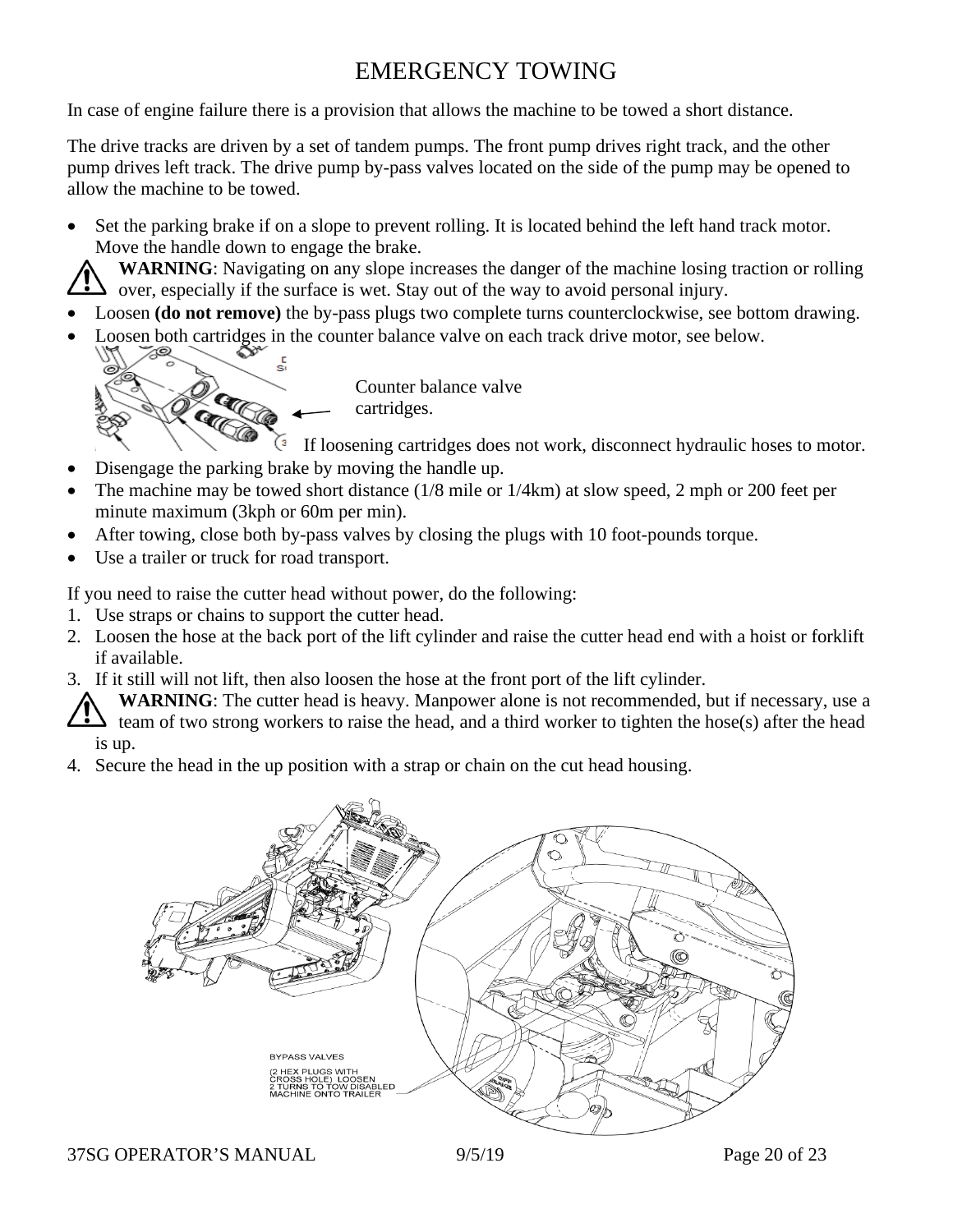# ROAD TRANSPORT OF THE STUMP GRINDER

#### **The BEST way** to transport the stump grinder over roads is with the **BARRETO E4X6 TILT BED TRAILER**.

Refer to the following checklist before towing:

- Towing vehicle should have a 2" (5cm) ball. Be sure it is in good repair and securely fastened to the vehicle.
- Securely fasten the hitch to the ball by tightening the hitch nut.
- Cross the chains under the trailer tongue to prevent the tongue from dropping to the ground if the trailer comes loose.
- Allow only enough slack in the chains to permit proper turning of the vehicle. Do not let the chains drag on the ground or be drawn up too tight. Slack strength should hold the tongue and coupler off the ground with the trailer loose.
- Attach the safety chain to the towing vehicle in such a way that it cannot come off accidentally.
- Check the hitch-to-ball connection after driving a few blocks and re-tighten if necessary.

Always exercise extreme caution and allow extra clearance while towing a trailer. **DRIVE SAFELY!**

#### LOADING PROCEDURE of the stump grinder onto the **Barreto E4X6 tilt bed trailer**:

1. Position the tow vehicle and attached trailer on level ground.

2. Unlatch the trailer tilt bed latch pin to tip up the trailer bed. Leave the latch pin where the spring-loaded action will engage the pin with the latch when the bed is leveled again.

3. Line up the stump grinder with the rear of the trailer. The cut head should be toward the trailer.

4. Drive the stump grinder slowly forward onto the trailer bed. As the weight of the stump grinder reaches the balance point the bed will level itself.

**WARNING**: Navigating on the inclined trailer bed increases the danger of the tracks losing traction, especially if the bed surface is wet. Stay out of the way to avoid personal injury if you lose control.

5. The chains of the 00340 TIE-DOWN KIT are long enough to adjust for desired trailer tongue weight.

6. Loop front chain through D-ring on front of stump grinder and into keyhole slot in mount.

- 7. Back up stump grinder until front chain is tight.
- 8. Throttle down and shut off the engine, then close the fuel shutoff valve.

Refer to the SHUT DOWN PROCEDURE for details.

9. Loop rear chain through chain loops on rear of stump grinder and Drings on trailer.

10. Hook to ratchet load binder and tighten.

The quick link is provided to prevent losing the chain when not in use. Attach it between chain links next to one of the trailer D-rings. Never apply the tie-down load to it.

Check that the trailer tilt bed latch pin is engaged with the latch.

#### UNLOADING PROCEDURE of the stump grinder from the **Barreto E4X6 tilt bed trailer**:

- 1. Position the tow vehicle and attached trailer on level ground.
- 2. Remove all chains or straps connecting the stump grinder to the trailer D-rings
- 3. Start the engine using the ENGINE START UP PROCEDURE.
- 4. Unlatch the trailer tilt bed latch pin and rotate the latch pin handle to lock it open.
- 5. Drive the stump grinder slowly backward. As the weight of the stump grinder reaches the balance point the trailer bed will tilt up. Continue backward until tracks are completely on the ground.

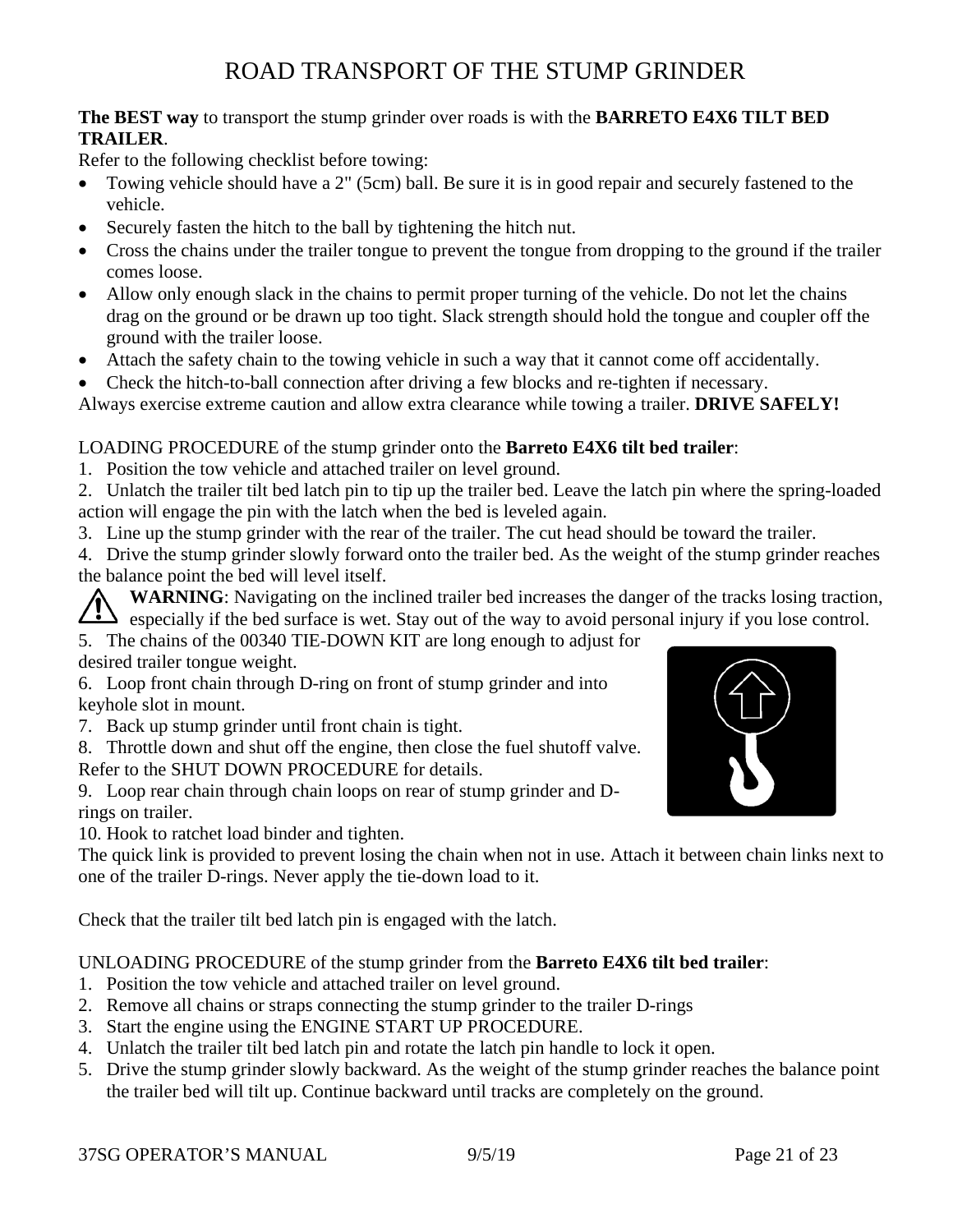# ROAD TRANSPORT OF THE STUMP GRINDER (continued)

**WARNING**: Navigating on the inclined trailer bed increases the danger of the tracks losing traction,  $\sum$  especially if the bed surface is wet. If you lose control, get out of the way to avoid personal injury.

Move the trailer tilt bed latch pin handle so that the spring-loaded action will engage the pin with the latch when the bed is leveled.

LOADING PROCEDURE of the stump grinder onto a truck bed using ramps:

- 1. Position the truck and stump grinder on level ground.
- 2. Set up suitable ramps, insuring that they are **secure to the back of the truck bed**.
- 3. Line up the stump grinder with the ramps with the cutter head pointing away from the back of the truck. Drive the stump grinder slowly backward up the ramps onto the truck bed.

**WARNING**: Navigating on the ramps increases the danger of the stump grinder tracks losing If traction, especially if the surface is wet. Stay out of the way to avoid personal injury if you lose control.

- 4. Throttle down and shut off the engine, then close the fuel shutoff valve. Refer to the SHUT DOWN PROCEDURE for details.
- 5. Chain or strap the stump grinder to the truck using the two chain loops at the rear of the stump grinder lower body and D-ring on front of stump grinder.

UNLOADING PROCEDURE of the stump grinder from a truck bed using ramps:

- 1. Position the truck on level ground.
- 2. Set up suitable ramps, insuring that they are **secure to the back of the truck bed**.
- 3. Remove all chains or straps connecting the stump grinder to the truck.
- 4. Start the engine using the ENGINE START UP PROCEDURE.
- 5. Drive the stump grinder slowly down the ramps onto the ground.

**WARNING**: Navigating on the ramps increases the danger of the stump grinder tracks losing If traction, especially if the surface is wet. Stay out of the way to avoid personal injury if you lose control.

LOADING PROCEDURE of the stump grinder onto a truck bed using a hoist: Never attempt to hoist the stump grinder unless suitable equipment is available to lift and lower machine onto the truck. If using a sling, the minimum required working load limit per sling leg is 1000 lb (450 kg). Minimum sling leg length is 6 ft (2 m).

- 1. Position the truck and stump grinder on level ground.
- 2. Follow the stump grinder SHUT DOWN PROCEDURE.
- 3. Attach lifting sling legs around both rear tie down loops and around the chain motor housing. Ensure machine weight is evenly distributed, then hoist onto the truck bed.

Never lift stump grinder over any person at any time.

**WARNING**: If stump grinder should fall it would crush anybody under it.

4. Chain or strap the stump grinder to the truck using the two chain loops at the rear of the stump grinder lower body and D-ring on front of the stump grinder.